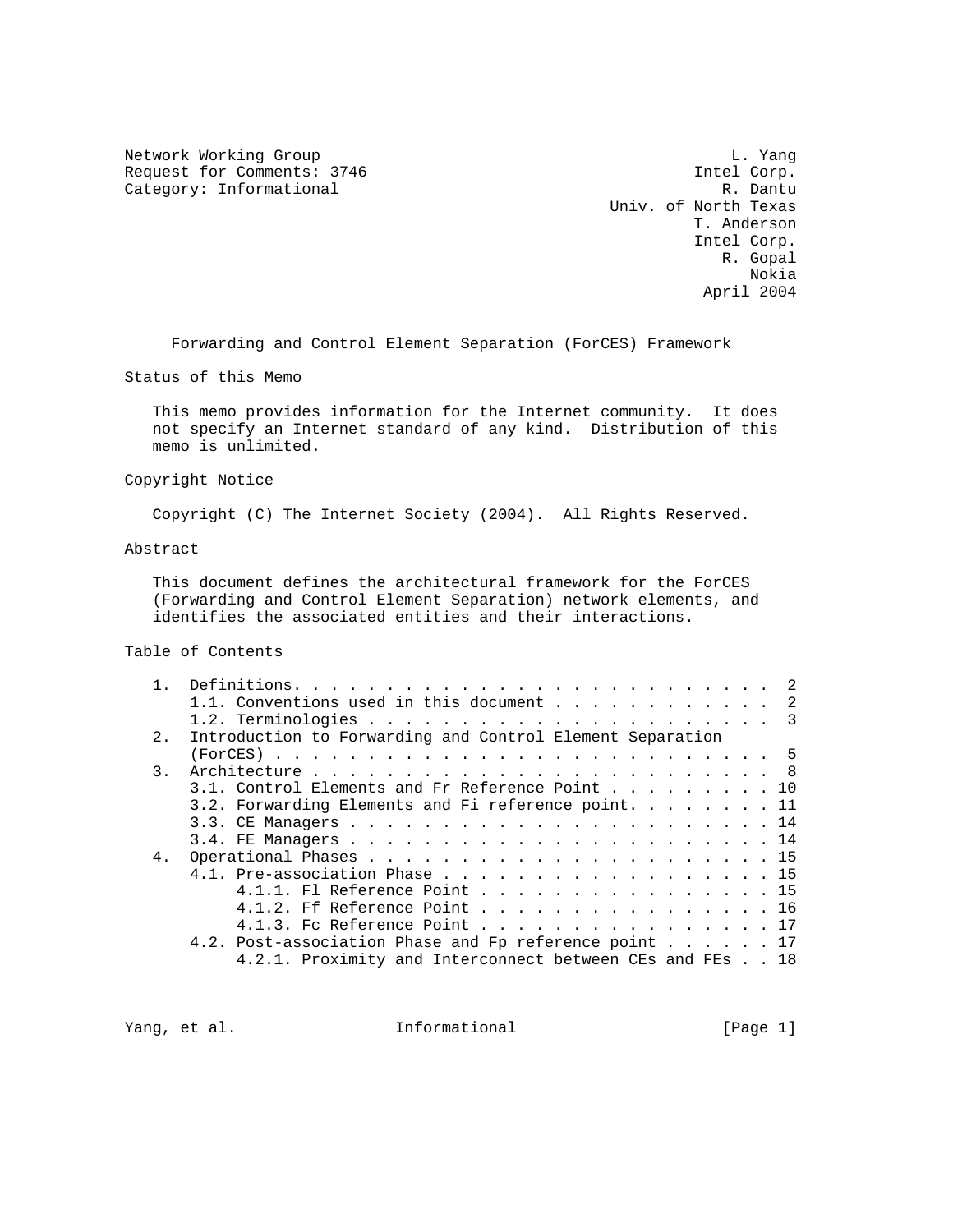| 4.2.3. Steady-state Communication 19<br>4.2.4. Data Packets across Fp reference point 21<br>4.3. Association Re-establishment. 22<br>4.3.1. CE graceful restart. 23<br>5.<br>5.1. General Router Requirements 25<br>5.3. Internet Layer Protocols. 27<br>5.4. Internet Layer Forwarding 27<br>5.6. Application Layer -- Routing Protocols. 29<br>5.7. Application Layer -- Network Management Protocol. 29<br>б.<br>7.<br>8.<br>8.1. Analysis of Potential Threats Introduced by ForCES. 31<br>8.1.1. "Join" or "Remove" Message Flooding on CEs 31<br>8.1.2. Impersonation Attack 31<br>8.1.3. Replay Attack. 31<br>8.1.4. Attack during Fail Over. 32<br>8.1.5. Data Integrity 32<br>8.1.6. Data Confidentiality 32<br>8.1.7. Sharing security parameters. 33<br>8.1.8. Denial of Service Attack via External Interface. . 33<br>8.2. Security Recommendations for ForCES 33 | 4.2.2. Association Establishment. 18 |
|--------------------------------------------------------------------------------------------------------------------------------------------------------------------------------------------------------------------------------------------------------------------------------------------------------------------------------------------------------------------------------------------------------------------------------------------------------------------------------------------------------------------------------------------------------------------------------------------------------------------------------------------------------------------------------------------------------------------------------------------------------------------------------------------------------------------------------------------------------------------------------|--------------------------------------|
|                                                                                                                                                                                                                                                                                                                                                                                                                                                                                                                                                                                                                                                                                                                                                                                                                                                                                |                                      |
|                                                                                                                                                                                                                                                                                                                                                                                                                                                                                                                                                                                                                                                                                                                                                                                                                                                                                |                                      |
|                                                                                                                                                                                                                                                                                                                                                                                                                                                                                                                                                                                                                                                                                                                                                                                                                                                                                |                                      |
|                                                                                                                                                                                                                                                                                                                                                                                                                                                                                                                                                                                                                                                                                                                                                                                                                                                                                |                                      |
|                                                                                                                                                                                                                                                                                                                                                                                                                                                                                                                                                                                                                                                                                                                                                                                                                                                                                |                                      |
|                                                                                                                                                                                                                                                                                                                                                                                                                                                                                                                                                                                                                                                                                                                                                                                                                                                                                |                                      |
|                                                                                                                                                                                                                                                                                                                                                                                                                                                                                                                                                                                                                                                                                                                                                                                                                                                                                |                                      |
|                                                                                                                                                                                                                                                                                                                                                                                                                                                                                                                                                                                                                                                                                                                                                                                                                                                                                |                                      |
|                                                                                                                                                                                                                                                                                                                                                                                                                                                                                                                                                                                                                                                                                                                                                                                                                                                                                |                                      |
|                                                                                                                                                                                                                                                                                                                                                                                                                                                                                                                                                                                                                                                                                                                                                                                                                                                                                |                                      |
|                                                                                                                                                                                                                                                                                                                                                                                                                                                                                                                                                                                                                                                                                                                                                                                                                                                                                |                                      |
|                                                                                                                                                                                                                                                                                                                                                                                                                                                                                                                                                                                                                                                                                                                                                                                                                                                                                |                                      |
|                                                                                                                                                                                                                                                                                                                                                                                                                                                                                                                                                                                                                                                                                                                                                                                                                                                                                |                                      |
|                                                                                                                                                                                                                                                                                                                                                                                                                                                                                                                                                                                                                                                                                                                                                                                                                                                                                |                                      |
|                                                                                                                                                                                                                                                                                                                                                                                                                                                                                                                                                                                                                                                                                                                                                                                                                                                                                |                                      |
|                                                                                                                                                                                                                                                                                                                                                                                                                                                                                                                                                                                                                                                                                                                                                                                                                                                                                |                                      |
|                                                                                                                                                                                                                                                                                                                                                                                                                                                                                                                                                                                                                                                                                                                                                                                                                                                                                |                                      |
|                                                                                                                                                                                                                                                                                                                                                                                                                                                                                                                                                                                                                                                                                                                                                                                                                                                                                |                                      |
|                                                                                                                                                                                                                                                                                                                                                                                                                                                                                                                                                                                                                                                                                                                                                                                                                                                                                |                                      |
|                                                                                                                                                                                                                                                                                                                                                                                                                                                                                                                                                                                                                                                                                                                                                                                                                                                                                |                                      |
|                                                                                                                                                                                                                                                                                                                                                                                                                                                                                                                                                                                                                                                                                                                                                                                                                                                                                |                                      |
|                                                                                                                                                                                                                                                                                                                                                                                                                                                                                                                                                                                                                                                                                                                                                                                                                                                                                |                                      |
|                                                                                                                                                                                                                                                                                                                                                                                                                                                                                                                                                                                                                                                                                                                                                                                                                                                                                |                                      |
|                                                                                                                                                                                                                                                                                                                                                                                                                                                                                                                                                                                                                                                                                                                                                                                                                                                                                |                                      |
|                                                                                                                                                                                                                                                                                                                                                                                                                                                                                                                                                                                                                                                                                                                                                                                                                                                                                |                                      |
|                                                                                                                                                                                                                                                                                                                                                                                                                                                                                                                                                                                                                                                                                                                                                                                                                                                                                |                                      |
|                                                                                                                                                                                                                                                                                                                                                                                                                                                                                                                                                                                                                                                                                                                                                                                                                                                                                |                                      |
| 8.2.1. Using TLS with ForCES. 34                                                                                                                                                                                                                                                                                                                                                                                                                                                                                                                                                                                                                                                                                                                                                                                                                                               |                                      |
| 8.2.2. Using IPsec with ForCES. 35                                                                                                                                                                                                                                                                                                                                                                                                                                                                                                                                                                                                                                                                                                                                                                                                                                             |                                      |
| 9.                                                                                                                                                                                                                                                                                                                                                                                                                                                                                                                                                                                                                                                                                                                                                                                                                                                                             |                                      |
| 9.1. Normative References. 37                                                                                                                                                                                                                                                                                                                                                                                                                                                                                                                                                                                                                                                                                                                                                                                                                                                  |                                      |
| 9.2. Informative References. 37                                                                                                                                                                                                                                                                                                                                                                                                                                                                                                                                                                                                                                                                                                                                                                                                                                                |                                      |
|                                                                                                                                                                                                                                                                                                                                                                                                                                                                                                                                                                                                                                                                                                                                                                                                                                                                                |                                      |
| 11. Full Copyright Statement 40                                                                                                                                                                                                                                                                                                                                                                                                                                                                                                                                                                                                                                                                                                                                                                                                                                                |                                      |

# 1. Definitions

1.1. Conventions used in this document

 The key words "MUST", "MUST NOT", "REQUIRED", "SHALL", "SHALL NOT", "SHOULD", "SHOULD NOT", "RECOMMENDED", "MAY", and "OPTIONAL" in this document are to be interpreted as described in BCP 14, RFC 2119 [1].

Yang, et al. 1nformational 111 [Page 2]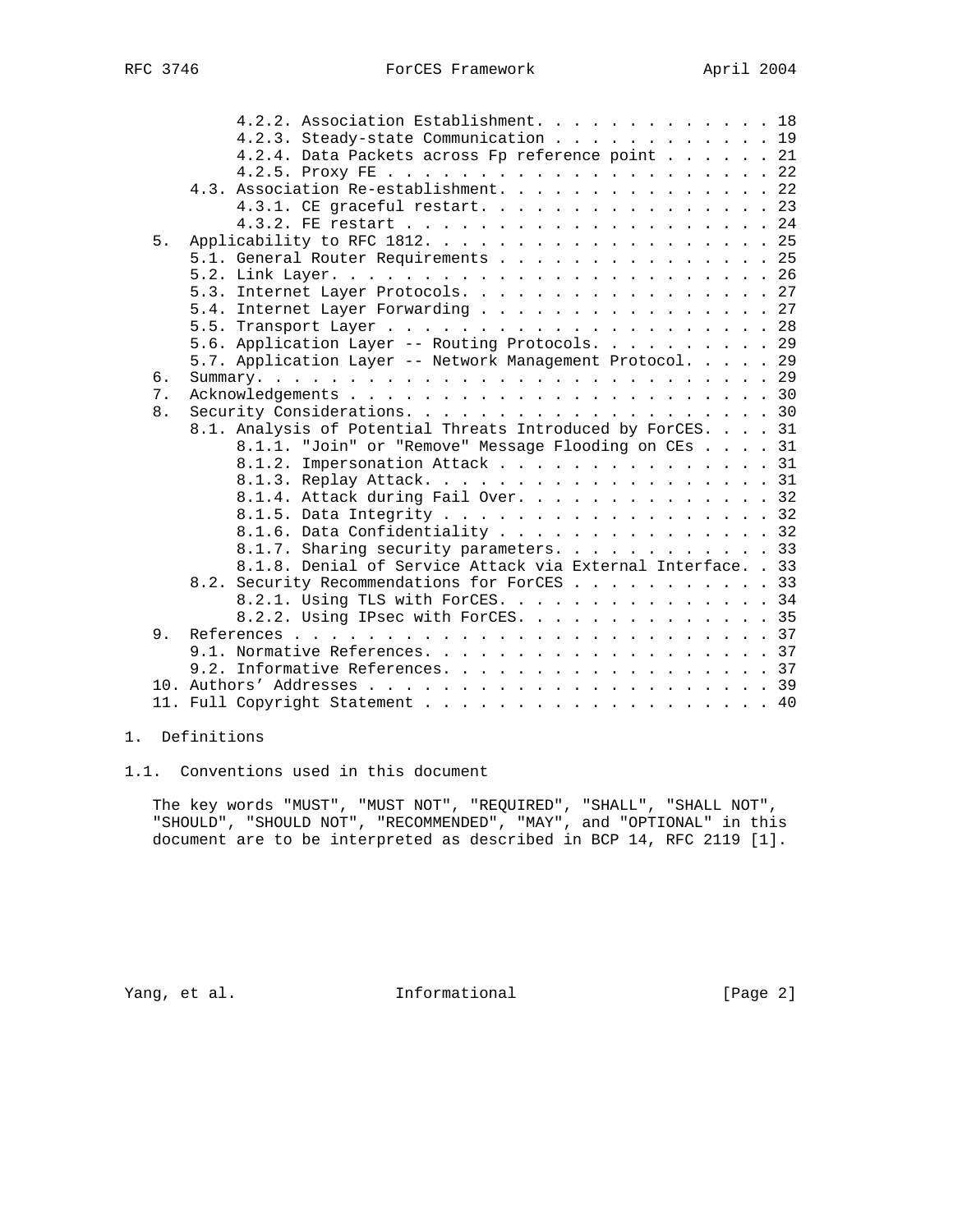1.2. Terminologies

 A set of terminology associated with the ForCES requirements is defined in [4] and we only include the definitions that are most relevant to this document here.

 Addressable Entity (AE) - An entity that is directly addressable given some interconnect technology. For example, on IP networks, it is a device to which we can communicate using an IP address; on a switch fabric, it is a device to which we can communicate using a switch fabric port number.

 Physical Forwarding Element (PFE) - An AE that includes hardware used to provide per-packet processing and handling. This hardware may consist of (but is not limited to) network processors, ASICs (Application-Specific Integrated Circuits), or general purpose processors, installed on line cards, daughter boards, mezzanine cards, or in stand-alone boxes.

 PFE Partition - A logical partition of a PFE consisting of some subset of each of the resources (e.g., ports, memory, forwarding table entries) available on the PFE. This concept is analogous to that of the resources assigned to a virtual switching element as described in [9].

 Physical Control Element (PCE) - An AE that includes hardware used to provide control functionality. This hardware typically includes a general purpose processor.

 PCE Partition - A logical partition of a PCE consisting of some subset of each of the resources available on the PCE.

 Forwarding Element (FE) - A logical entity that implements the ForCES Protocol. FEs use the underlying hardware to provide per-packet processing and handling as directed by a CE via the ForCES Protocol. FEs may happen to be a single blade (or PFE), a partition of a PFE, or multiple PFEs.

 Control Element (CE) - A logical entity that implements the ForCES Protocol and uses it to instruct one or more FEs on how to process packets. CEs handle functionality such as the execution of control and signaling protocols. CEs may consist of PCE partitions or whole PCEs.

 ForCES Network Element (NE) - An entity composed of one or more CEs and one or more FEs. An NE usually hides its internal organization from external entities and represents a single point of management to entities outside the NE.

Yang, et al. 10 Informational 1999 [Page 3]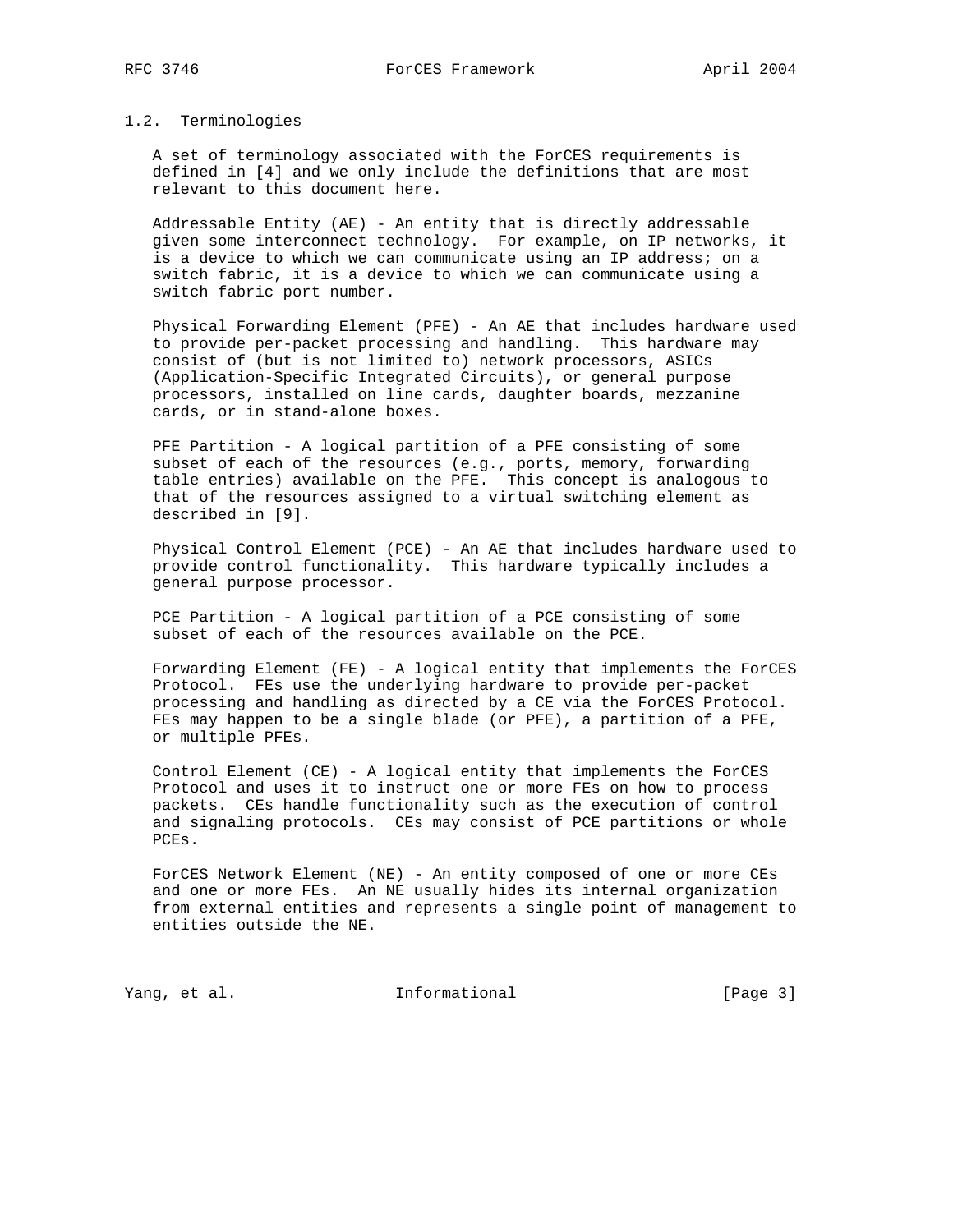Pre-association Phase - The period of time during which an FE Manager (see below) and a CE Manager (see below) are determining whether an FE and a CE should be part of the same network element. It is possible for some elements of the NE to be in pre-association phase while other elements are in the post-association phase.

 Post-association Phase - The period of time during which an FE knows which CE is to control it and vice versa, including the time during which the CE and FE are establishing communication with one another.

 ForCES Protocol - While there may be multiple protocols used within the overall ForCES architecture, the term "ForCES Protocol" refers only to the ForCES post-association phase protocol (see below).

 ForCES Post-Association Phase Protocol - The protocol used for post association phase communication between CEs and FEs. This protocol does not apply to CE-to-CE communication, FE-to-FE communication, or to communication between FE and CE managers. The ForCES Protocol is a master-slave protocol in which FEs are slaves and CEs are masters. This protocol includes both the management of the communication channel (e.g., connection establishment, heartbeats) and the control messages themselves. This protocol could be a single protocol or could consist of multiple protocols working together, and may be unicast or multicast based. A separate protocol document will specify this information.

 FE Manager - A logical entity that operates in the pre-association phase and is responsible for determining to which CE(s) an FE should communicate. This process is called CE discovery and may involve the FE manager learning the capabilities of available CEs. An FE manager may use anything from a static configuration to a pre-association phase protocol (see below) to determine which  $CE(s)$  to use; however, this is currently out of scope. Being a logical entity, an FE manager might be physically combined with any of the other logical entities mentioned in this section.

 CE Manager - A logical entity that operates in the pre-association phase and is responsible for determining to which FE(s) a CE should communicate. This process is called FE discovery and may involve the CE manager learning the capabilities of available FEs. A CE manager may use anything from a static configuration to a pre-association phase protocol (see below) to determine which FE to use; however, this is currently out of scope. Being a logical entity, a CE manager might be physically combined with any of the other logical entities mentioned in this section.

Yang, et al. 10. Informational 1. [Page 4]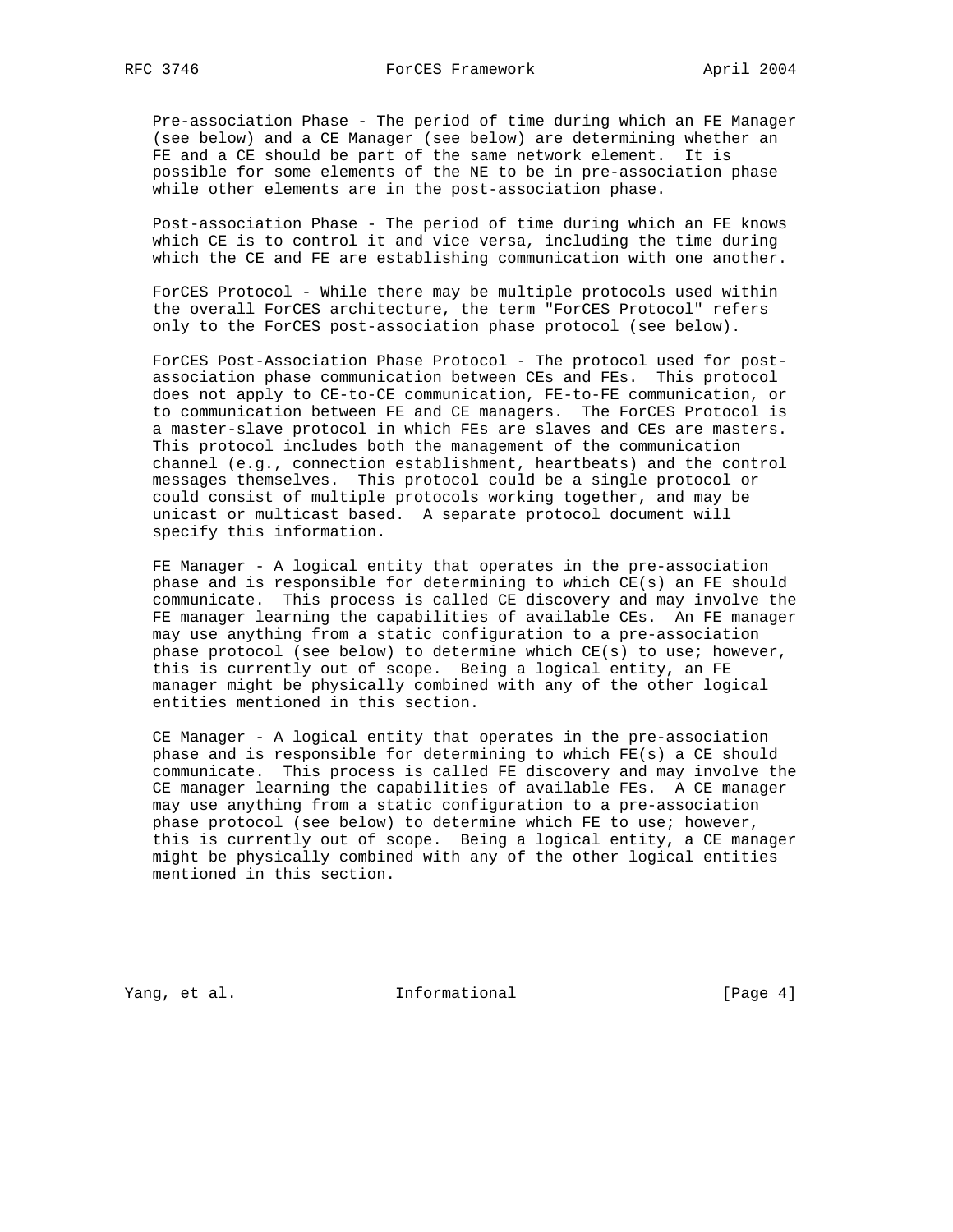Pre-association Phase Protocol - A protocol between FE managers and CE managers that is used to determine which CEs or FEs to use. A pre-association phase protocol may include a CE and/or FE capability discovery mechanism. Note that this capability discovery process is wholly separate from (and does not replace) that used within the ForCES Protocol. However, the two capability discovery mechanisms may utilize the same FE model.

 FE Model - A model that describes the logical processing functions of an FE.

ForCES Protocol Element - An FE or CE.

 Intra-FE topology - Representation of how a single FE is realized by combining possibly multiple logical functional blocks along multiple data paths. This is defined by the FE model.

 FE Topology - Representation of how the multiple FEs in a single NE are interconnected. Sometimes it is called inter-FE topology, to be distinguished from intra-FE topology used by the FE model.

Inter-FE topology - See FE Topology.

2. Introduction to Forwarding and Control Element Separation (ForCES)

 An IP network element (NE) appears to external entities as a monolithic piece of network equipment, e.g., a router, NAT, firewall, or load balancer. Internally, however, an IP network element (NE) (such as a router) is composed of numerous logically separated entities that cooperate to provide a given functionality (such as routing). Two types of network element components exist: control element (CE) in control plane and forwarding element (FE) in forwarding plane (or data plane). Forwarding elements are typically ASIC, network-processor, or general-purpose processor-based devices that handle data path operations for each packet. Control elements are typically based on general-purpose processors that provide control functionality, like routing and signaling protocols.

 ForCES aims to define a framework and associated protocol(s) to standardize information exchange between the control and forwarding plane. Having standard mechanisms allows CEs and FEs to become physically separated standard components. This physical separation accrues several benefits to the ForCES architecture. Separate components would allow component vendors to specialize in one component without having to become experts in all components. Standard protocol also allows the CEs and FEs from different component vendors to interoperate with each other and hence it becomes possible for system vendors to integrate together the CEs and

Yang, et al. 10. Informational 1. [Page 5]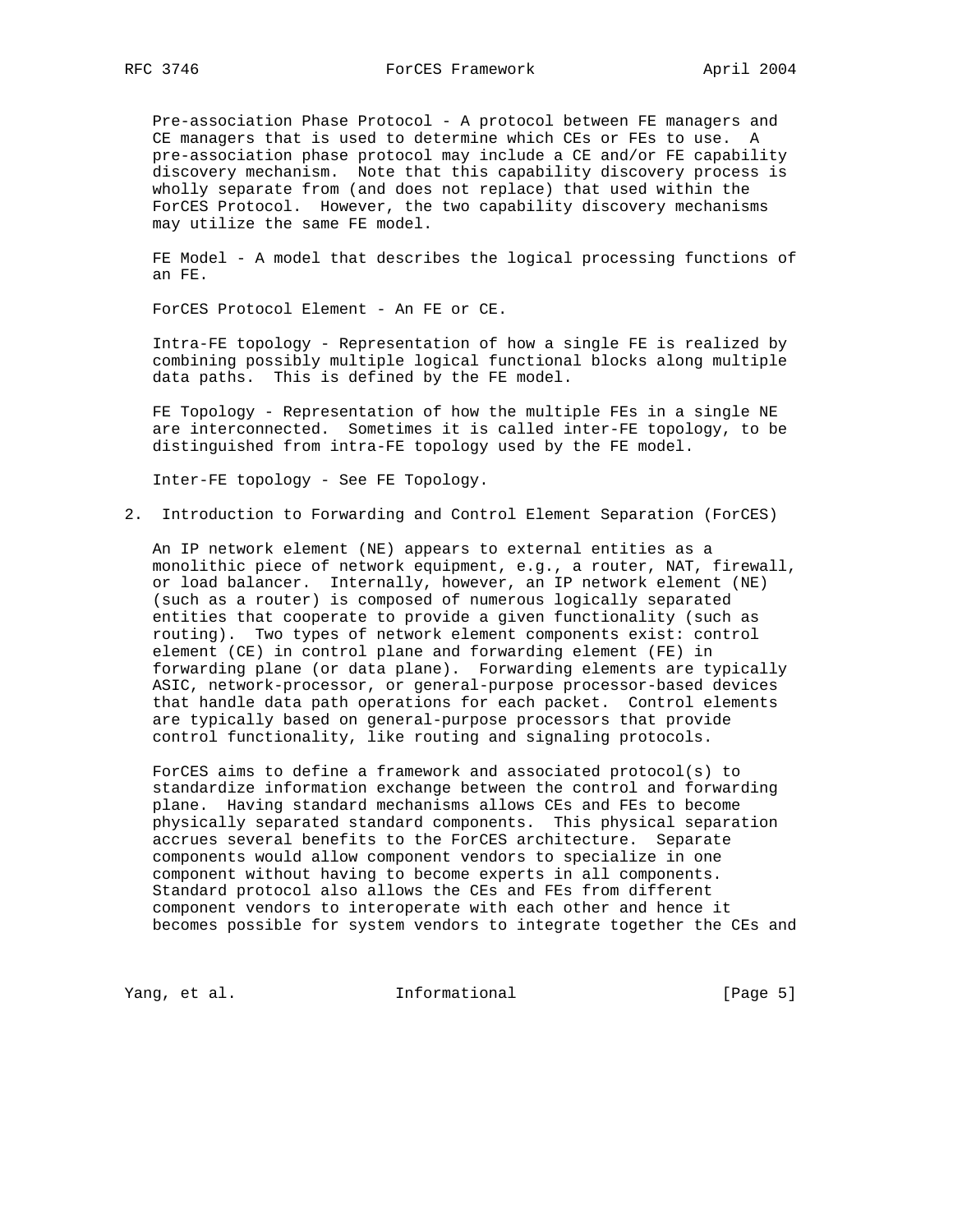FEs from different component suppliers. This interoperability translates into increased design choices and flexibility for the system vendors. Overall, ForCES will enable rapid innovation in both the control and forwarding planes while maintaining interoperability. Scalability is also easily provided by this architecture in that additional forwarding or control capacity can be added to existing network elements without the need for forklift upgrades.



Figure 1. A router configuration example with separate blades.

 One example of such physical separation is at the blade level. Figure 1 shows such an example configuration of a router, with two control blades and multiple forwarding blades, all interconnected into a switch fabric backplane. In such a chassis configuration, the control blades are the CEs while the router blades are the FEs, and the switch fabric backplane provides the physical interconnect for all the blades. Control blade A may be the primary CE while control blade B may be the backup CE providing redundancy. It is also possible to have a redundant switch fabric for high availability support. Routers today with this kind of configuration use proprietary interfaces for messaging between CEs and FEs. The goal of ForCES is to replace such proprietary interfaces with a standard protocol. With a standard protocol like ForCES implemented on all blades, it becomes possible for control blades from vendor X and forwarding blades from vendor Y to work seamlessly together in one chassis.

Yang, et al. 100 and 100 and 100 and 100 and 100 and 100 and 100 and 100 and 100 and 100 and 100 and 100 and 1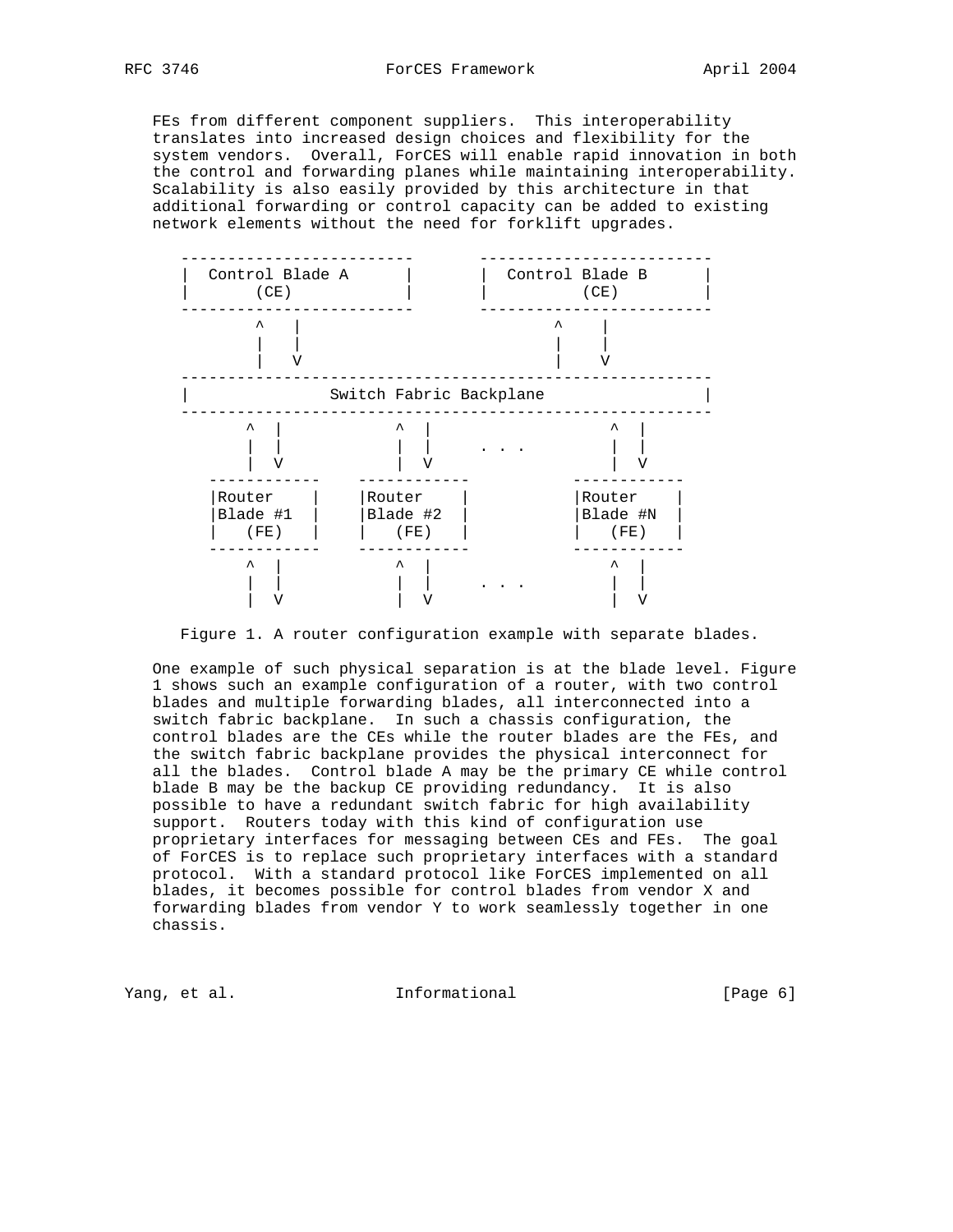

Figure 2. A router configuration example with separate boxes.

 Another level of physical separation between the CEs and FEs can be at the box level. In such a configuration, all the CEs and FEs are physically separated boxes, interconnected with some kind of high speed LAN connection (like Gigabit Ethernet). These separated CEs and FEs are only one hop away from each other within a local area network. The CEs and FEs communicate to each other by running ForCES, and the collection of these CEs and FEs together become one routing unit to the external world. Figure 2 shows such an example.

 In both examples shown here, the same physical interconnect is used for both CE-to-FE and FE-to-FE communication. However, that does not have to be the case. One reason to use different interconnects is that the CE-to-FE interconnect does not have to be as fast as the FE-to-FE interconnect, so the more faster and more expensive connections can be saved for FE-to-FE. The separate interconnects may also provide reliability and redundancy benefits for the NE.

 Some examples of control functions that can be implemented in the CE include routing protocols like RIP, OSPF, and BGP, control and signaling protocols like RSVP (Resource Reservation Protocol), LDP (Label Distribution Protocol) for MPLS, etc. Examples of forwarding functions in the FE include LPM (longest prefix match) forwarder, classifiers, traffic shaper, meter, NAT (Network Address Translators), etc. Figure 3 provides example functions in both CE and FE. Any given NE may contain one or many of these CE and FE functions in it. The diagram also shows that the ForCES Protocol is used to transport both the control messages for ForCES itself and the

Yang, et al. 100 and 100 and 100 and 100 and 100 and 100 and 100 and 100 and 100 and 100 and 100 and 100 and 1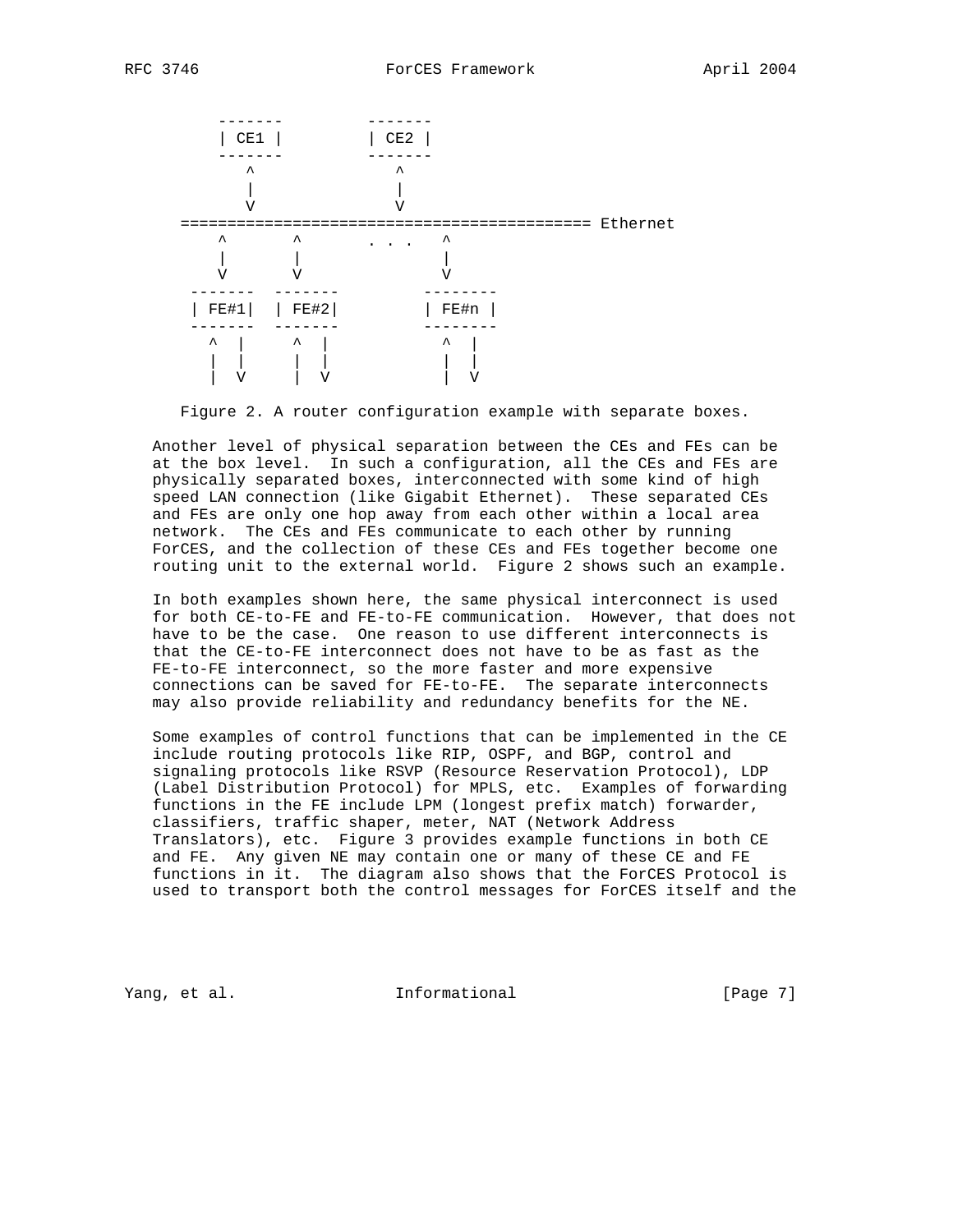data packets that are originated/destined from/to the control functions in the CE (e.g., routing packets). Section 4.2.4 provides more detail on this.



Figure 3. Examples of CE and FE functions.

 A set of requirements for control and forwarding separation is identified in [4]. This document describes a ForCES architecture that satisfies the architectural requirements of [4] and defines a framework for ForCES network elements and the associated entities to facilitate protocol definition. Whenever necessary, this document uses many examples to illustrate the issues and/or possible solutions in ForCES. These examples are intended to be just examples, and should not be taken as the only or definite ways of doing certain things. It is expected that a separate document will be produced by the ForCES working group to specify the ForCES Protocol.

### 3. Architecture

 This section defines the ForCES architectural framework and the associated logical components. This ForCES framework defines components of ForCES NEs, including several ancillary components. These components may be connected in different kinds of topologies for flexible packet processing.

Yang, et al. **Informational** [Page 8]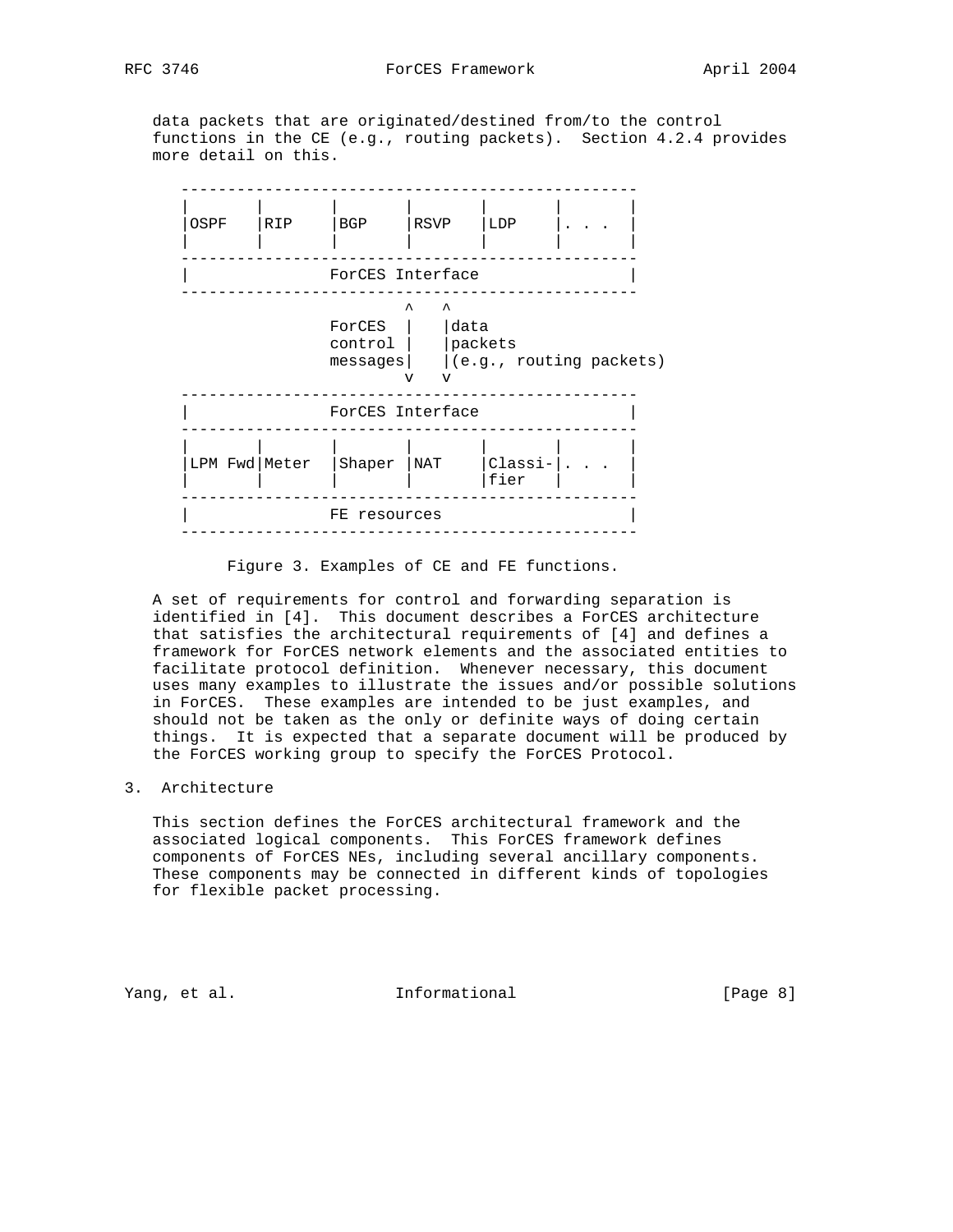

Fi/f: FE external interface

## Figure 4. ForCES Architectural Diagram

 The diagram in Figure 4 shows the logical components of the ForCES architecture and their relationships. There are two kinds of components inside a ForCES network element: control element (CE) and forwarding element (FE). The framework allows multiple instances of CE and FE inside one NE. Each FE contains one or more physical media interfaces for receiving and transmitting packets from/to the external world. The aggregation of these FE interfaces becomes the NE's external interfaces. In addition to the external interfaces, there must also exist some kind of interconnect within the NE so that the CE and FE can communicate with each other, and one FE can forward packets to another FE. The diagram also shows two entities outside of the ForCES NE: CE Manager and FE Manager. These two ancillary entities provide configuration to the corresponding CE or FE in the pre-association phase (see Section 4.1).

Yang, et al. **Informational** [Page 9]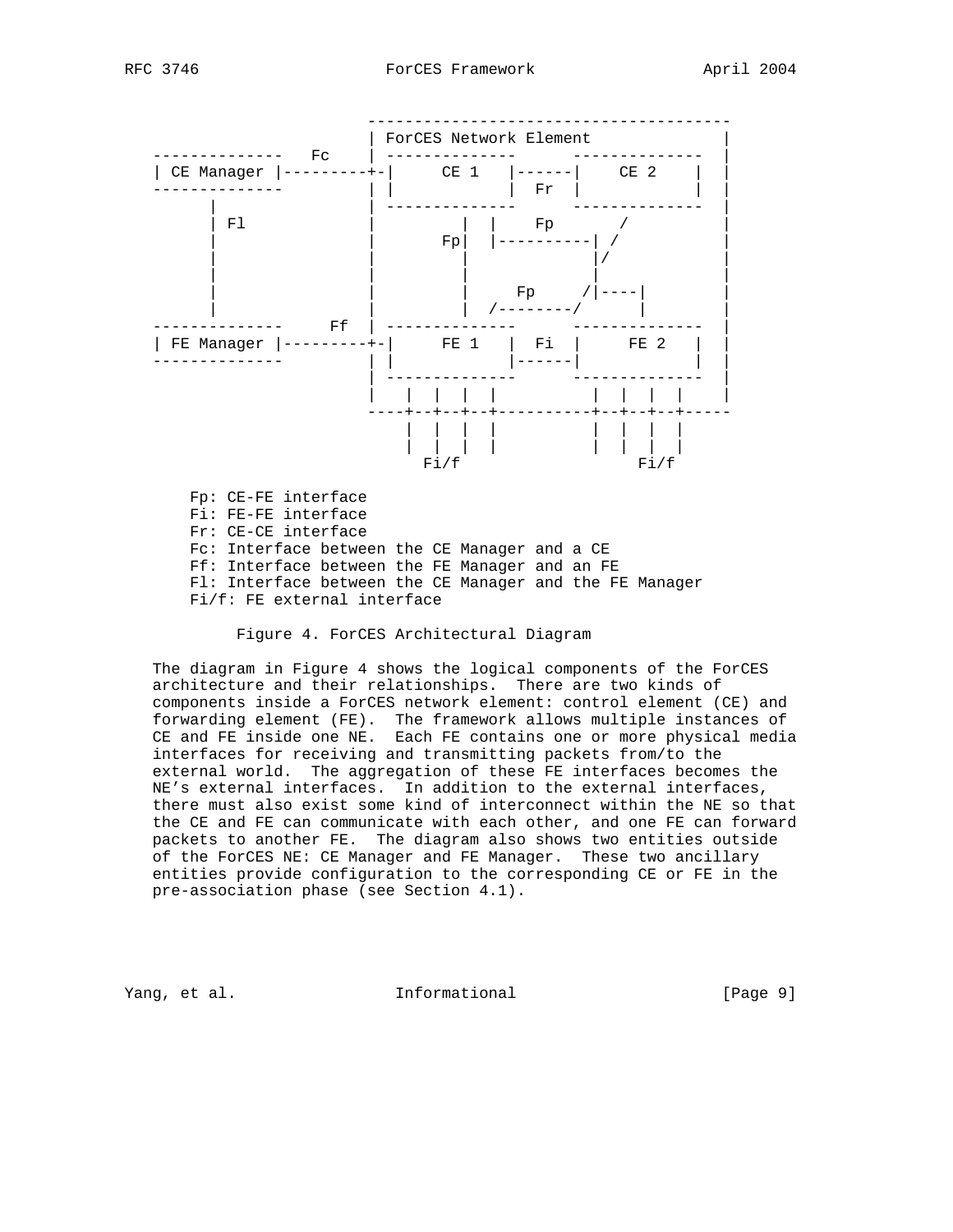For convenience, the logical interactions between these components are labeled by reference points Fp, Fc, Ff, Fr, Fl, and Fi, as shown in Figure 4. The FE external interfaces are labeled as Fi/f. More detail is provided in Section 3 and 4 for each of these reference points. All these reference points are important in understanding the ForCES architecture, however, the ForCES Protocol is only defined over one reference point -- Fp.

 The interface between two ForCES NEs is identical to the interface between two conventional routers and these two NEs exchange the protocol packets through the external interfaces at Fi/f. ForCES NEs connect to existing routers transparently.

### 3.1. Control Elements and Fr Reference Point

 It is not necessary to define any protocols across the Fr reference point to enable control and forwarding separation for simple configurations like single CE and multiple FEs. However, this architecture permits multiple CEs to be present in a network element. In cases where an implementation uses multiple CEs, the invariant that the CEs and FEs together appear as a single NE must be maintained.

 Multiple CEs may be used for redundancy, load sharing, distributed control, or other purposes. Redundancy is the case where one or more CEs are prepared to take over should an active CE fail. Load sharing is the case where two or more CEs are concurrently active and any request that can be serviced by one of the CEs can also be serviced by any of the other CEs. For both redundancy and load sharing, the CEs involved are equivalently capable. The only difference between these two cases is in terms of how many active CEs there are simultaneously. Distributed control is the case where two or more CEs are concurrently active but certain requests can only be serviced by certain CEs.

 When multiple CEs are employed in a ForCES NE, their internal organization is considered an implementation issue that is beyond the scope of ForCES. CEs are wholly responsible for coordinating amongst themselves via the Fr reference point to provide consistency and synchronization. However, ForCES does not define the implementation or protocols used between CEs, nor does it define how to distribute functionality among CEs. Nevertheless, ForCES will support mechanisms for CE redundancy or fail over, and it is expected that vendors will provide redundancy or fail over solutions within this framework.

Yang, et al. 10 Informational 10 [Page 10]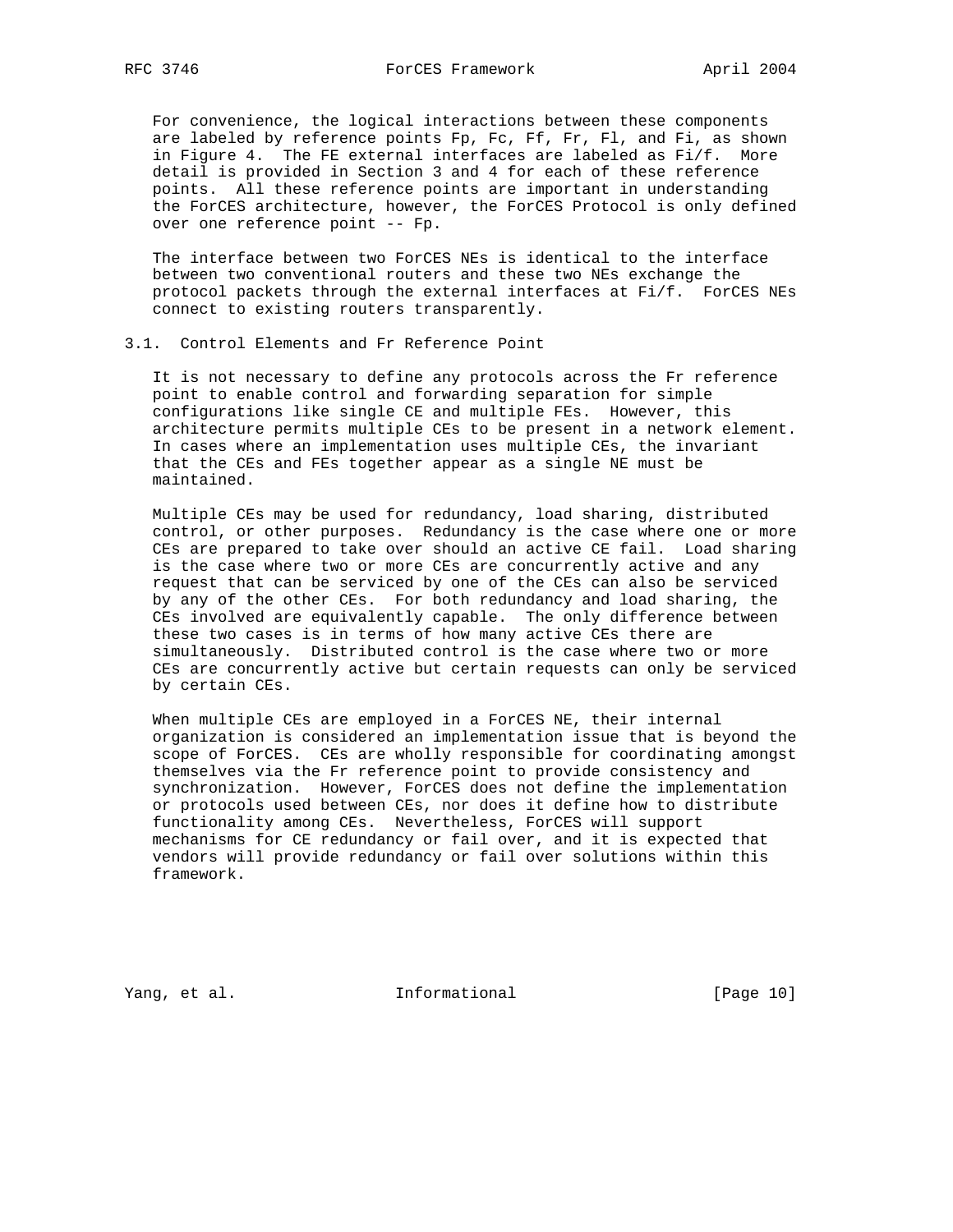### 3.2. Forwarding Elements and Fi reference point

 An FE is a logical entity that implements the ForCES Protocol and uses the underlying hardware to provide per-packet processing and handling as directed by a CE. It is possible to partition one physical FE into multiple logical FEs. It is also possible for one FE to use multiple physical FEs. The mapping between physical FE(s) and logical FE(s) is beyond the scope of ForCES. For example, a logical partition of a physical FE can be created by assigning some portion of each of the resources (e.g., ports, memory, forwarding table entries) available on the ForCES physical FE to each of the logical FEs. Such a concept of FE virtualization is analogous to a virtual switching element as described in [9]. If FE virtualization occurs only in the pre-association phase, it has no impact on ForCES. However, if FE virtualization results in a resource change taken from an existing FE (already participating in ForCES post-association phase), the ForCES Protocol needs to be able to inform the CE of such a change via asynchronous messages (see [4], Section 5, requirement #6).

FEs perform all packet processing functions as directed by CEs. FEs have no initiative of their own. Instead, FEs are slaves and only do as they are told. FEs may communicate with one or more CEs concurrently across reference point Fp. FEs have no notion of CE redundancy, load sharing, or distributed control. Instead, FEs accept commands from any CE authorized to control them, and it is up to the CEs to coordinate among themselves to achieve redundancy, load sharing, or distributed control. The idea is to keep FEs as simple and dumb as possible so that FEs can focus their resources on the packet processing functions. Unless otherwise configured or determined by a ForCEs Protocol exchange, each FE will process authorized incoming commands directed at it as it receives them on a first come first serve basis.

 For example, in Figure 5, FE1 and FE2 can be configured to accept commands from both the primary CE (CE1) and the backup CE (CE2). Upon detection of CE1 failure, perhaps across the Fr or Fp reference point, CE2 is configured to take over activities of CE1. This is beyond the scope of ForCES and is not discussed further.

 Distributed control can be achieved in a similar fashion, without much intelligence on the part of FEs. For example, FEs can be configured to detect RSVP and BGP protocol packets, and forward RSVP packets to one CE and BGP packets to another CE. Hence, FEs may need to do packet filtering for forwarding packets to specific CEs.

Yang, et al. 10. Informational 1. [Page 11]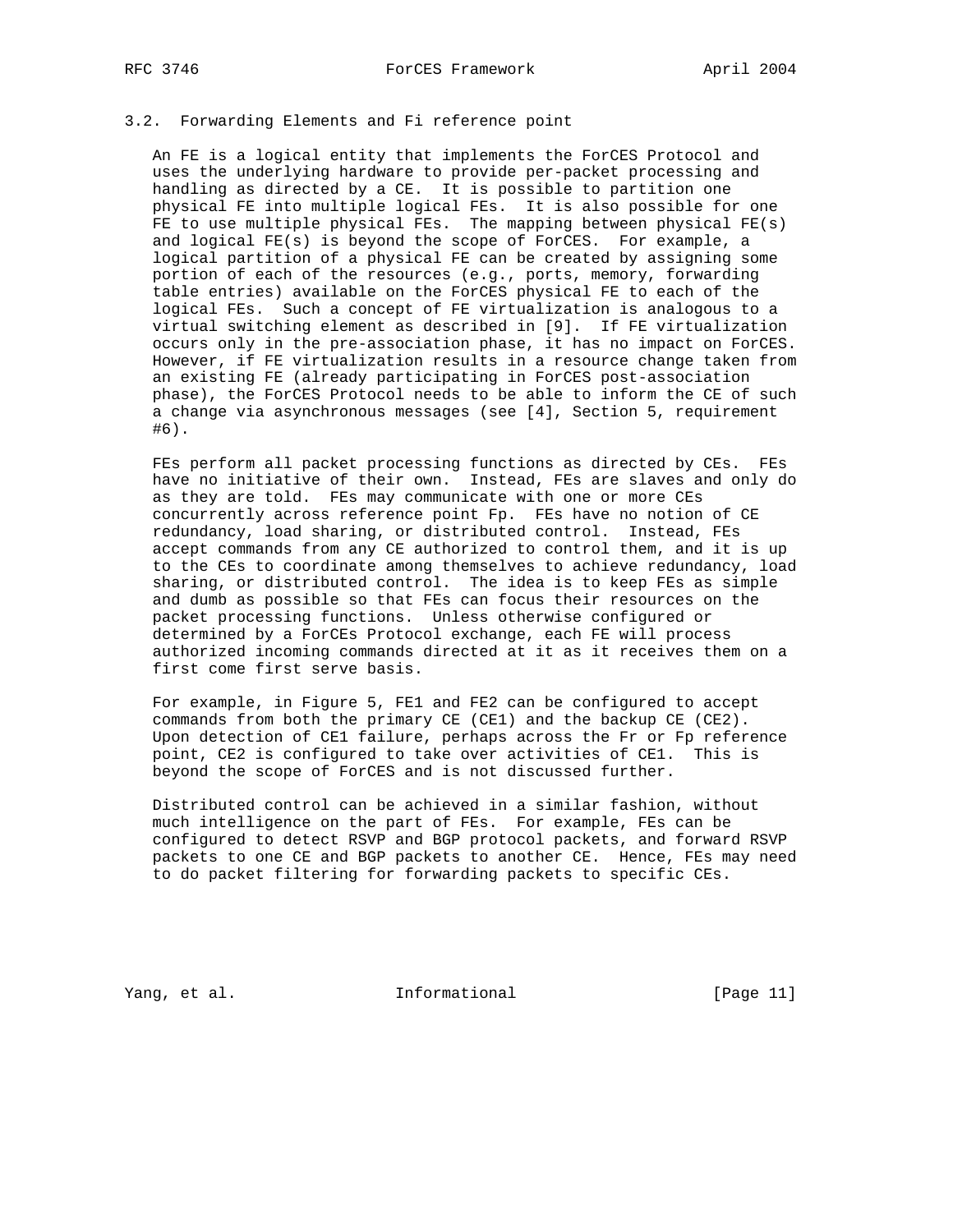

Figure 5. CE redundancy example.

 This architecture permits multiple FEs to be present in an NE. [4] dictates that the ForCES Protocol must be able to scale to at least hundreds of FEs (see [4] Section 5, requirement #11). Each of these FEs may potentially have a different set of packet processing functions, with different media interfaces. FEs are responsible for basic maintenance of layer-2 connectivity with other FEs and with external entities. Many layer-2 media include sophisticated control protocols. The FORCES Protocol (over the Fp reference point) will be able to carry messages for such protocols so that, in keeping with the dumb FE model, the CE can provide appropriate intelligence and control over these media.

 When multiple FEs are present, ForCES requires that packets must be able to arrive at the NE by one FE and leave the NE via a different FE (See [4], Section 5, Requirement #3). Packets that enter the NE via one FE and leave the NE via a different FE are transferred between FEs across the Fi reference point. The Fi reference point could be used by FEs to discover their (inter-FE) topology, perhaps during the pre-association phase. The Fi reference point is a separate protocol from the Fp reference point and is not currently defined by the ForCES Protocol.

 FEs could be connected in different kinds of topologies and packet processing may spread across several FEs in the topology. Hence, logical packet flow may be different from physical FE topology. Figure 6 provides some topology examples. When it is necessary to forward packets between FEs, the CE needs to understand the FE topology. The FE topology may be queried from the FEs by the CEs via the ForCES Protocol, but the FEs are not required to provide that information to the CEs. So, the FE topology information may also be gathered by other means outside of the ForCES Protocol (like inter-FE topology discovery protocol).

Yang, et al. **Informational** [Page 12]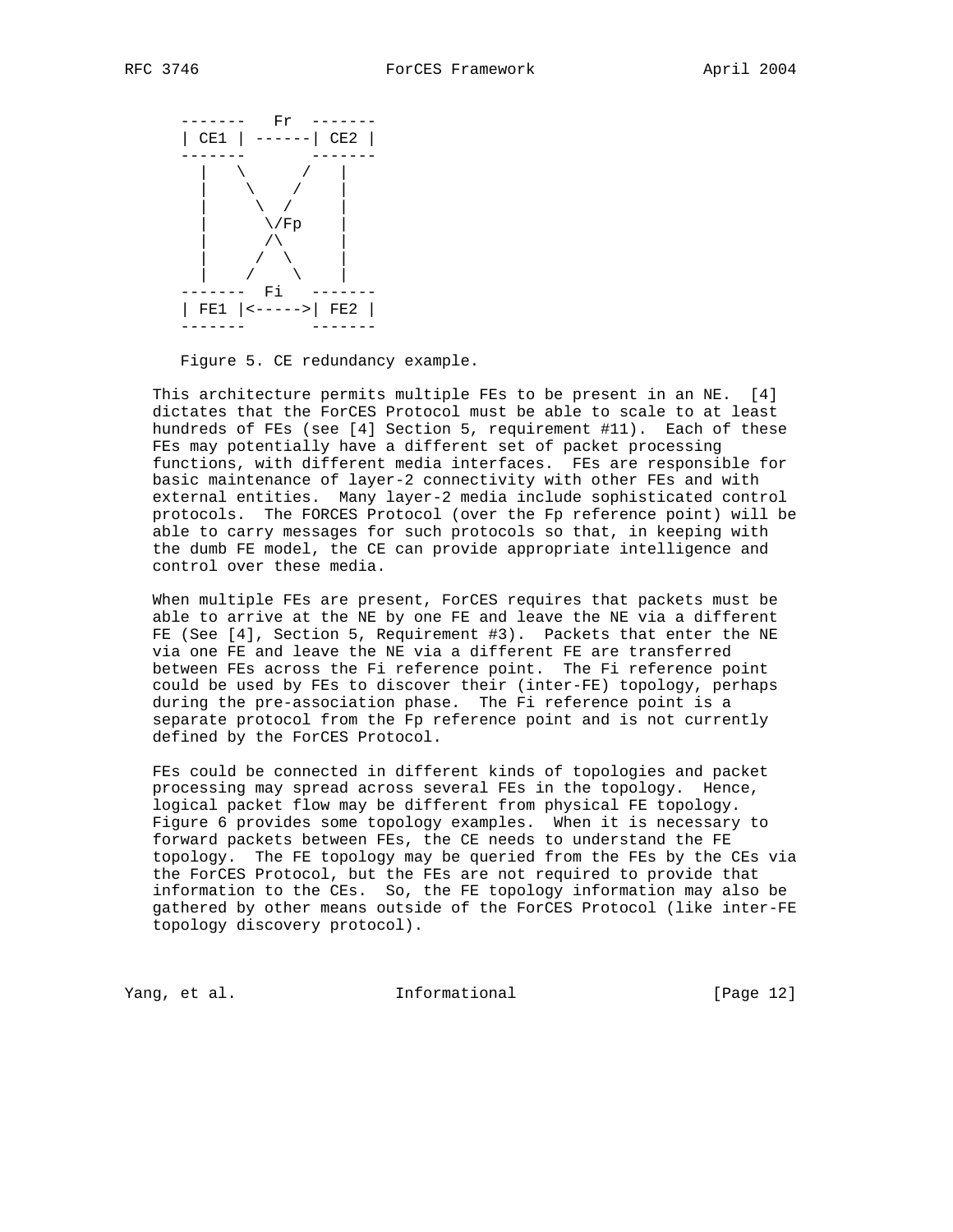

(a) Full mesh among FE1, FE2, and FE3



(b) Multiple FEs in a daisy chain

Yang, et al. 10. Informational 1. [Page 13]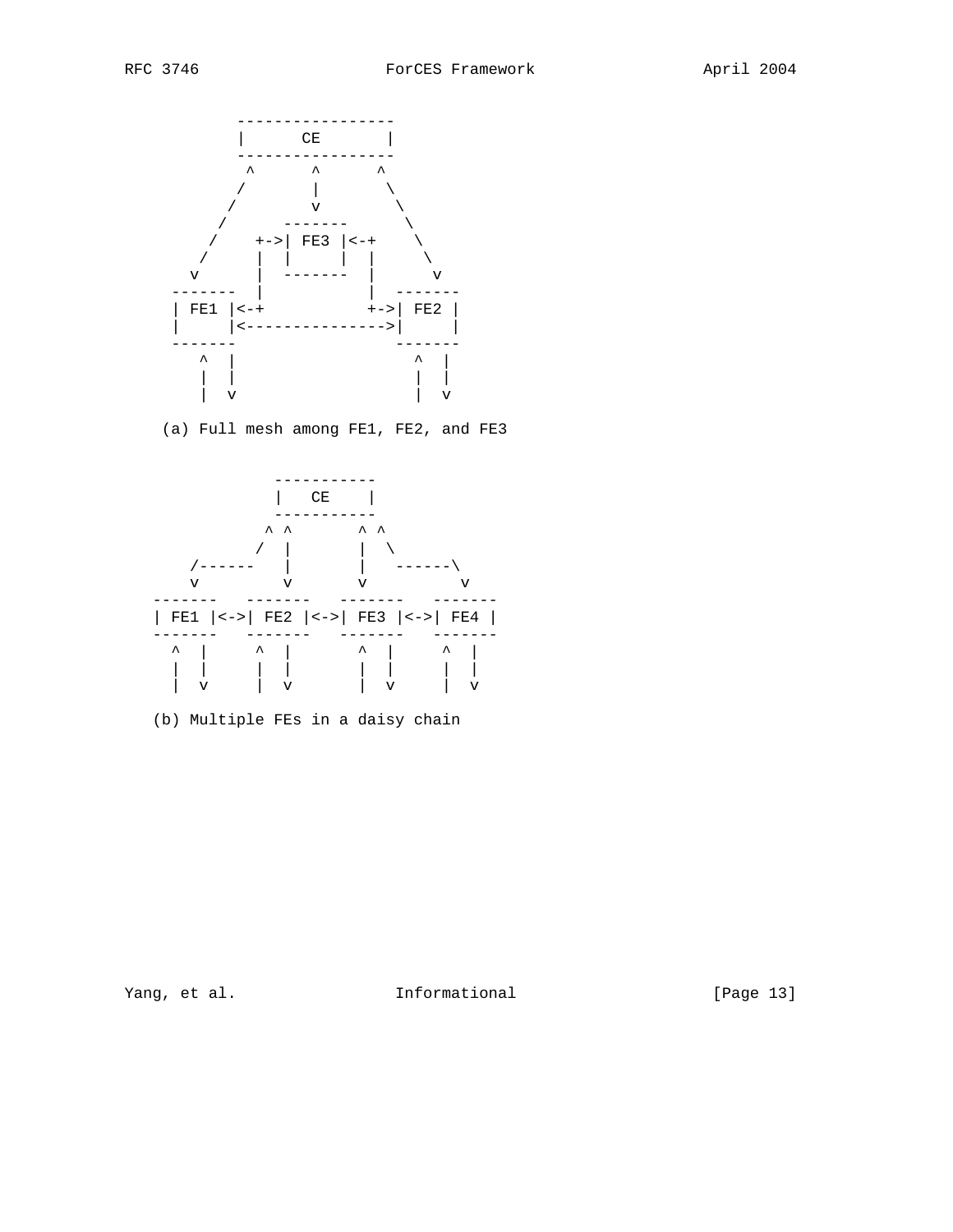

(c) Multiple FEs connected by a ring

Figure 6. Some examples of FE topology

### 3.3. CE Managers

 CE managers are responsible for determining which FEs a CE should control. It is legitimate for CE managers to be hard-coded with the knowledge of with which FEs its CEs should communicate with. A CE manager may also be physically embedded into a CE and be implemented as a simple keypad or other direct configuration mechanism on the CE. Finally, CE managers may be physically and logically separate entities that configure the CE with FE information via such mechanisms as COPS-PR [7] or SNMP [5].

### 3.4. FE Managers

 FE managers are responsible for determining with which CE any particular FE should initially communicate. Like CE managers, no restrictions are placed on how an FE manager decides with which CE its FEs should communicate, nor are restrictions placed on how FE managers are implemented. Each FE should have one and only one FE

Yang, et al. **Informational** [Page 14]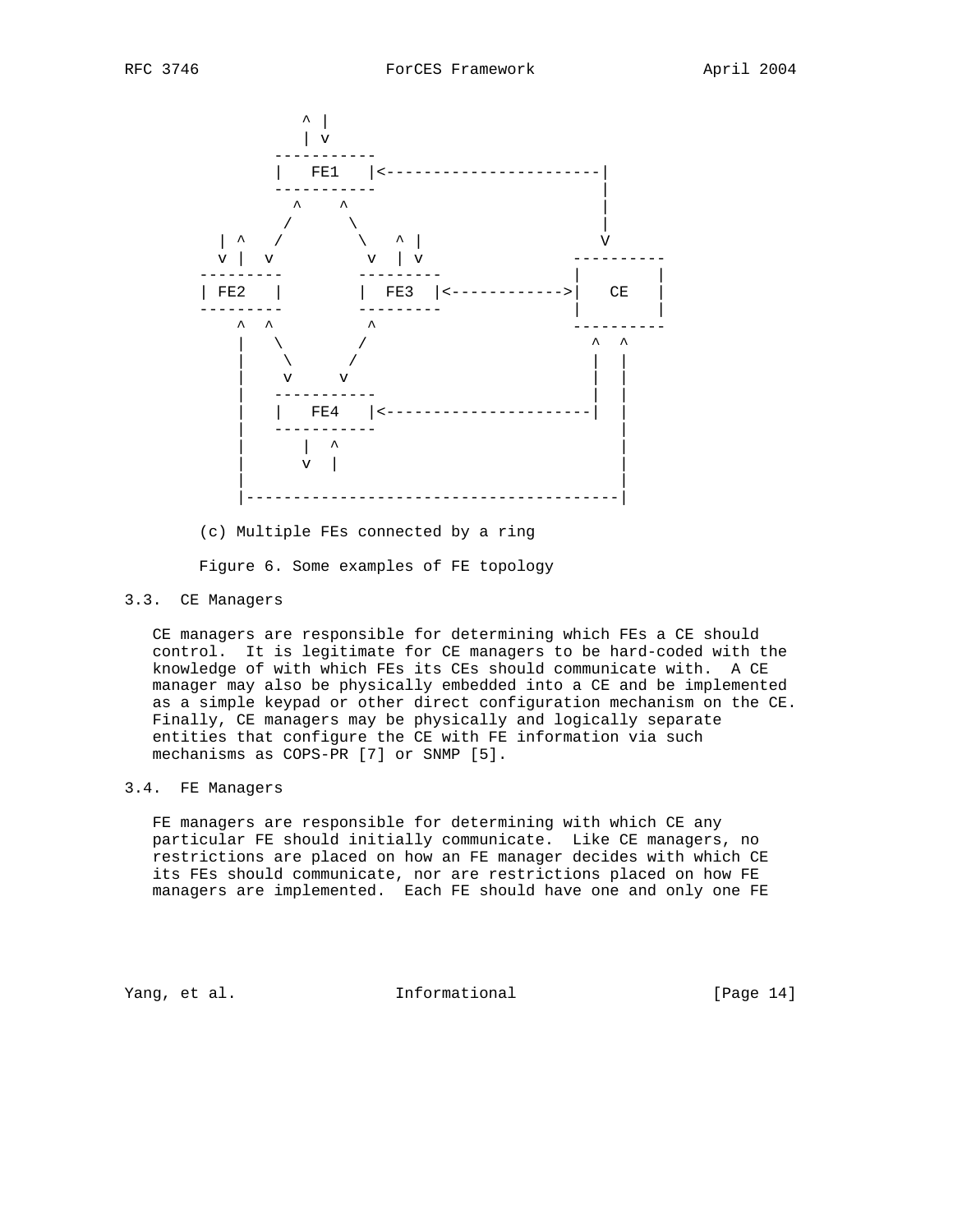manager, while different FEs may have the same or different FE manager(s). Each manager can choose to exist and operate independently of other manager.

4. Operational Phases

 Both FEs and CEs require some configuration to be in place before they can start information exchange and function as a coherent network element. Two operational phases are identified in this framework: pre-association and post-association.

### 4.1. Pre-association Phase

 The Pre-association phase is the period of time during which an FE Manager and a CE Manager are determining whether an FE and a CE should be part of the same network element. The protocols used during this phase may include all or some of the message exchange over Fl, Ff, and Fc reference points. However, all these may be optional and none of this is within the scope of the ForCES Protocol.

### 4.1.1. Fl Reference Point

 CE managers and FE managers may communicate across the Fl reference point in the pre-association phase in order to determine whether an individual CE and FE, or a set of CEs and FEs should be associated. Communication across the Fl reference point is optional in this architecture. No requirements are placed on this reference point.

 CE managers and FE managers may be operated by different entities. The operator of the CE manager may not want to divulge, except to specified FE managers, any characteristics of the CEs it manages. Similarly, the operator of the FE manager may not want to divulge FE characteristics, except to authorized entities. As such, CE managers and FE managers may need to authenticate one another. Subsequent communication between CE managers and FE managers may require other security functions such as privacy, non-repudiation, freshness, and integrity.

Yang, et al. 10. Informational 1. [Page 15]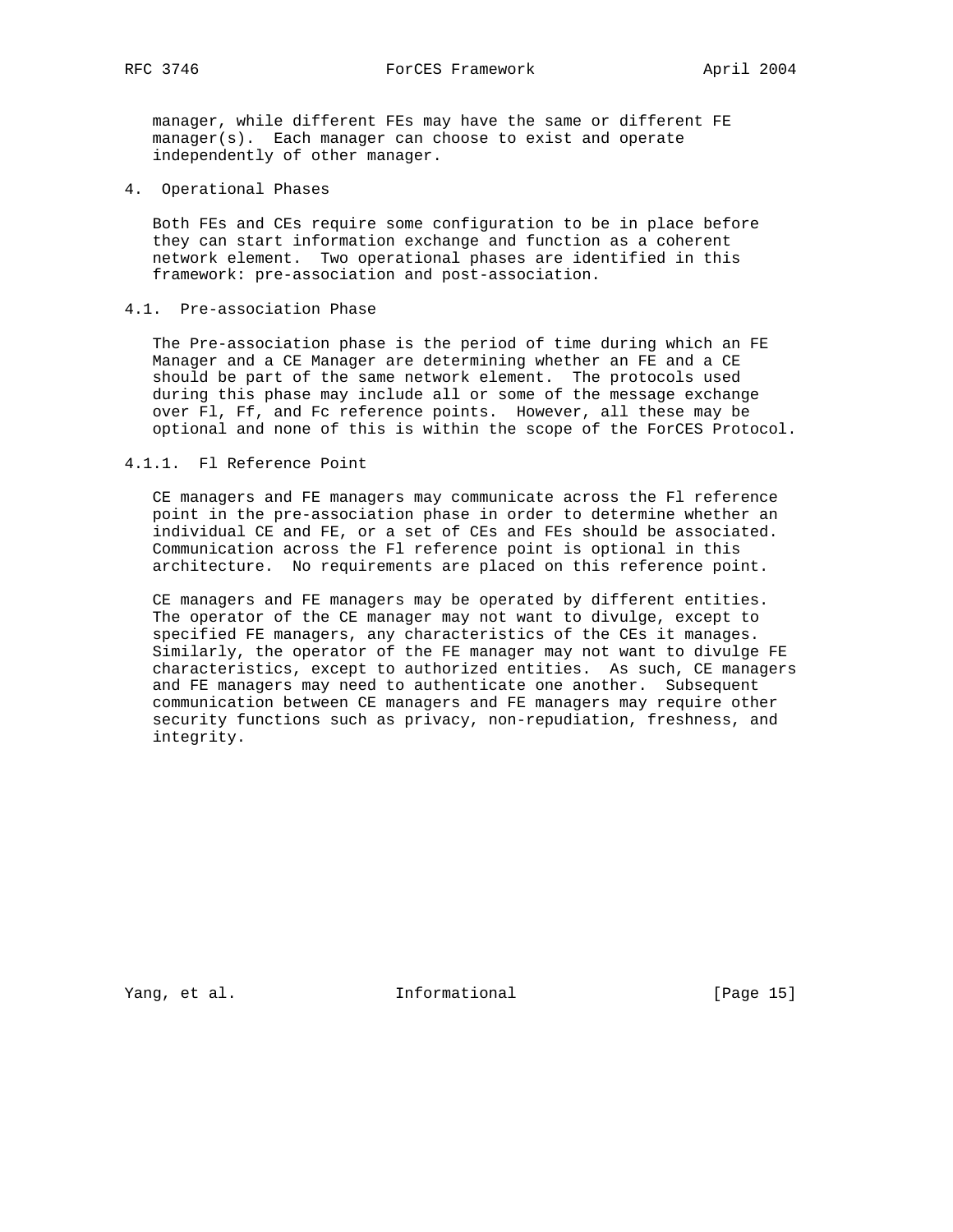

 Figure 7. An example of a message exchange over the Fl reference point

 Once the necessary security functions have been performed, the CE and FE managers communicate to determine which CEs and FEs should communicate with each other. At the very minimum, the CE and FE managers need to learn of the existence of available FEs and CEs respectively. This discovery process may entail one or both managers learning the capabilities of the discovered ForCES protocol elements. Figure 7 shows an example of a possible message exchange between the CE manager and FE manager over the Fl reference point.

### 4.1.2. Ff Reference Point

 The Ff reference point is used to inform forwarding elements of the association decisions made by the FE manager in the pre-association phase. Only authorized entities may instruct an FE with respect to which CE should control it. Therefore, privacy, integrity, freshness, and authentication are necessary between the FE manager and FEs when the FE manager is remote to the FE. Once the appropriate security has been established, the FE manager instructs the FEs across this reference point to join a new NE or to disconnect from an existing NE. The FE Manager could also assign unique FE identifiers to the FEs using this reference point. The FE identifiers are useful in the post association phase to express FE topology. Figure 8 shows example of a message exchange over the Ff reference point.

Yang, et al. **Informational** [Page 16]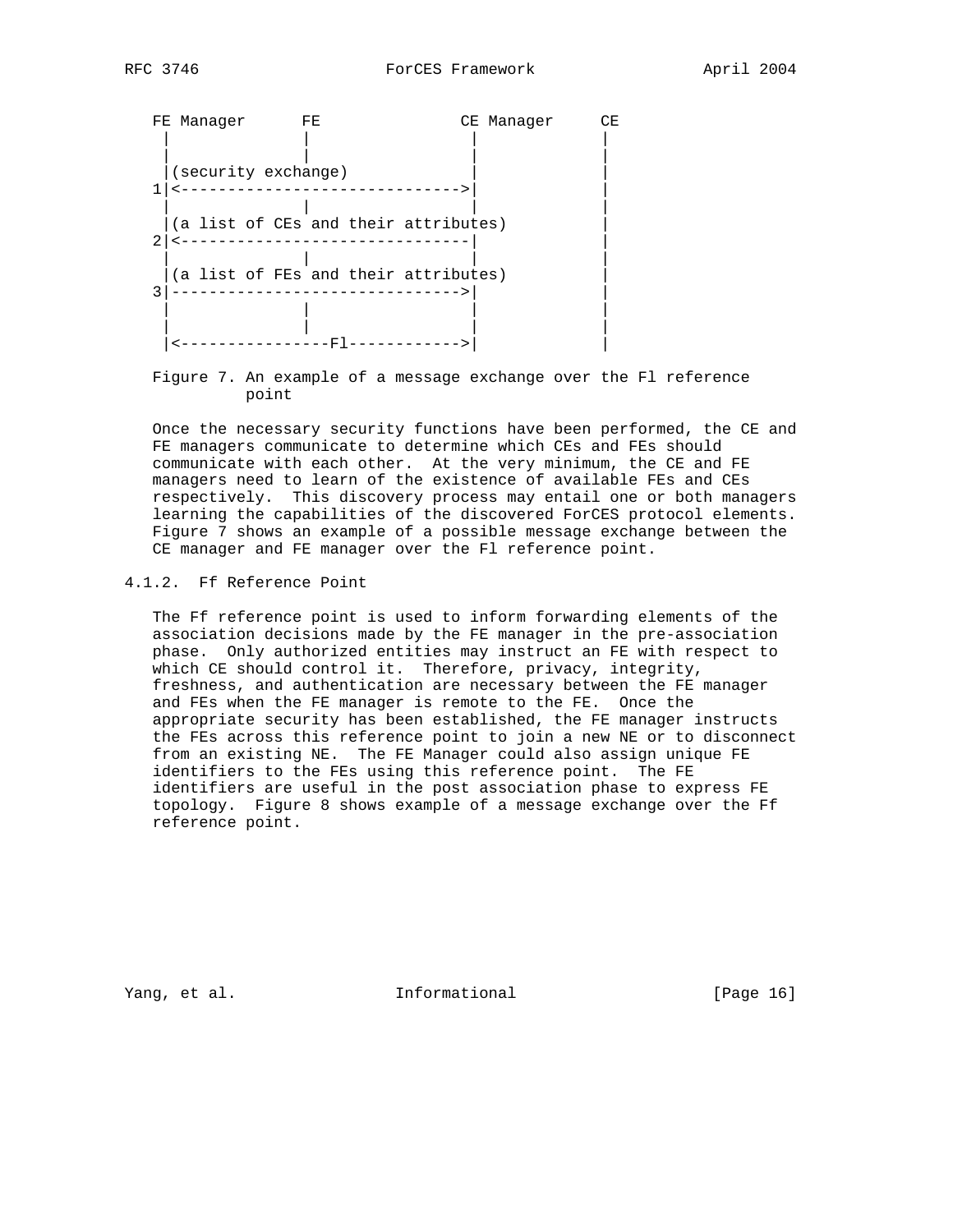| FE Manager                           | FE.                                                               |                | CE Manager                  | CE |
|--------------------------------------|-------------------------------------------------------------------|----------------|-----------------------------|----|
|                                      |                                                                   |                |                             |    |
| (security exchange)                  |                                                                   |                | (security exchange)         |    |
|                                      | <----------->   authentication 1   <----------->   authentication |                |                             |    |
| (FE ID, attributes)                  |                                                                   |                | (CE ID, attributes)         |    |
| <-------------   request             |                                                                   | 2 <sub>1</sub> |                             |    |
| -----------> response                |                                                                   |                | ------------> response      |    |
| (corresponding CE ID)                |                                                                   |                | (corresponding FE ID)       |    |
|                                      |                                                                   |                |                             |    |
| $\leftarrow$ - - - - - Ff - - - - -> |                                                                   |                | <u> &lt;-----Fc----&gt;</u> |    |

 Figure 8. Examples of a message exchange over the Ff and Fc reference points

 Note that the FE manager function may be co-located with the FE (such as by manual keypad entry of the CE IP address), in which case this reference point is reduced to a built-in function.

4.1.3. Fc Reference Point

 The Fc reference point is used to inform control elements of the association decisions made by CE managers in the pre-association phase. When the CE manager is remote, only authorized entities may instruct a CE to control certain FEs. Privacy, integrity, freshness, and authentication are also required across this reference point in such a configuration. Once appropriate security has been established, the CE manager instructs the CEs as to which FEs they should control and how they should control them. Figure 8 shows example of a message exchange over the Fc reference point.

 As with the FE manager and FEs, configurations are possible where the CE manager and CE are co-located and no protocol is used for this function.

4.2. Post-association Phase and Fp reference point

 The Post-association phase is the period of time during which an FE and CE have been configured with information necessary to contact each other and includes both association establishment and steady state communication. The communication between CE and FE is performed across the Fp ("p" meaning protocol) reference point. ForCES Protocol is exclusively used for all communication across the Fp reference point.

Yang, et al. 10 Informational 1999 [Page 17]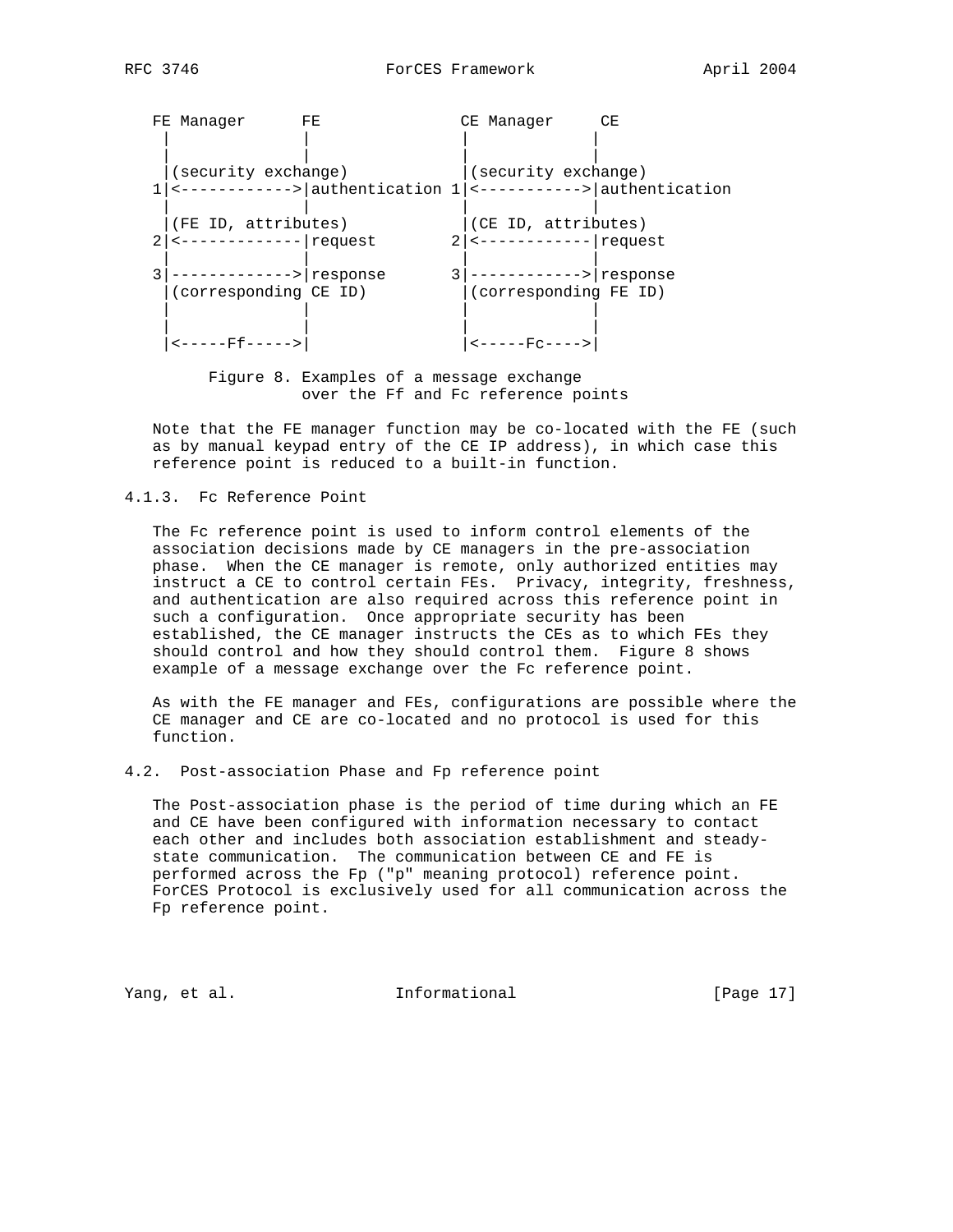### 4.2.1. Proximity and Interconnect between CEs and FEs

 The ForCES Working Group has made a conscious decision that the first version of ForCES will be focused on "very close" CE/FE localities in IP networks. Very Close localities consist of control and forwarding elements that are either components in the same physical box, or separated at most by one local network hop ([8]). CEs and FEs can be connected by a variety of interconnect technologies, including Ethernet connections, backplanes, ATM (cell) fabrics, etc. ForCES should be able to support each of these interconnects (see [4] Section 5, requirement #1). When the CEs and FEs are separated beyond a single L3 routing hop, the ForCES Protocol will make use of an existing RFC 2914 [3] compliant L4 protocol with adequate reliability, security, and congestion control (e.g., TCP, SCTP) for transport purposes.

# 4.2.2. Association Establishment

FE CE | | |(Security exchange.) | 1|<--------------------->| | | |(Let me join the NE please.) 2|---------------------->| | | |(What kind of FE are you? -- capability query) 3|<----------------------| | | |(Here is my FE functions/state: use model to describe) 4|---------------------->| | | |(Initial config for FE -- optional) 5|<----------------------| | | |(I am ready to go. Shall I?) 6|---------------------->| | |  $|$  (Go ahead!) 7|<----------------------| | | Figure 9. Example of a message exchange between CE and FE

over Fp to establish an NE association

Yang, et al. 10. Informational 1. [Page 18]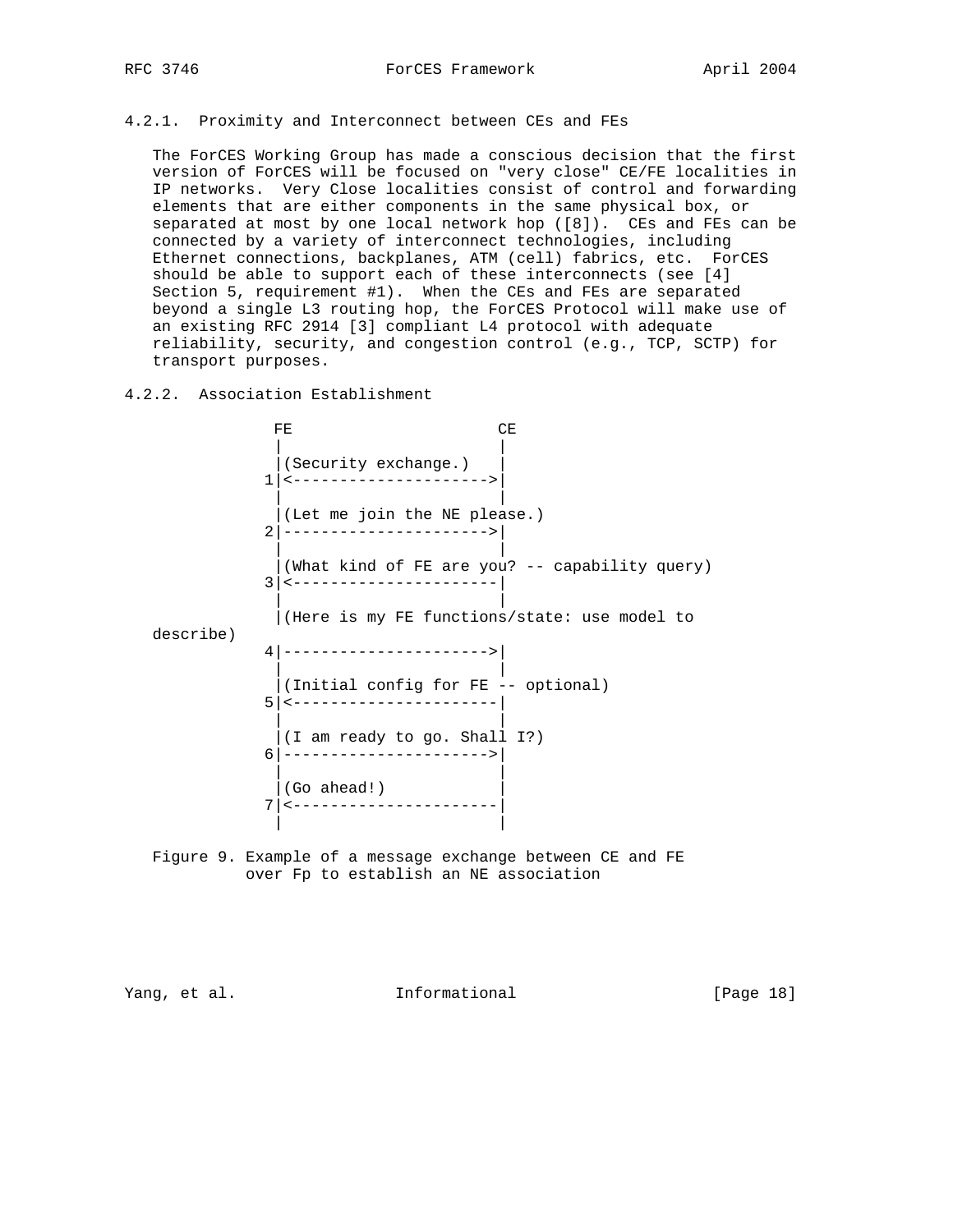As an example, figure 9 shows some of the message exchange that may happen before the association between the CE and FE is fully established. Either the CE or FE can initiate the connection.

 Security handshake is necessary to authenticate the two communication endpoints to each other before any further message exchange can happen. The security handshake should include mutual authentication and authorization between the CE and FE, but the exact details depend on the security solution chosen by the ForCES Protocol. Authorization can be as simple as checking against the list of authorized end points provided by the FE or CE manager during the pre-association phase. Both authentication and authorization must be successful before the association can be established. If either authentication or authorization fails, the end point must not be allowed to join the NE. After the successful security handshake, message authentication and confidentiality are still necessary for the on-going information exchange between the CE and FE, unless some form of physical security exists. Whenever a packet fails authentication, it must be dropped and a notification may be sent to alert the sender of the potential attack. Section 8 provides more details on the security considerations for ForCES.

 After the successful security handshake, the FE needs to inform the CE of its own capability and optionally its topology in relation to other FEs. The capability of the FE shall be represented by the FE model, as required in [4] (Section 6, requirement #1). The model would allow an FE to describe what kind of packet processing functions it contains, in what order the processing happens, what kinds of configurable parameters it allows, what statistics it collects, and what events it might throw, etc. Once such information is available to the CE, the CE may choose to send some initial or default configuration to the FE so that the FE can start receiving and processing packets correctly. Such initialization may not be necessary if the FE already obtains the information from its own bootstrap process. Once the necessary initial information is exchanged, the process of association is completed. Packet processing and forwarding at the FE cannot begin until association is established. After the association is established, the CE and FE enter steady-state communication.

4.2.3. Steady-state Communication

 Once an association is established between the CE and FE, the ForCES Protocol is used by the CE and FE over the Fp reference point to exchange information to facilitate packet processing.

Yang, et al. 10 1nformational 19 [Page 19]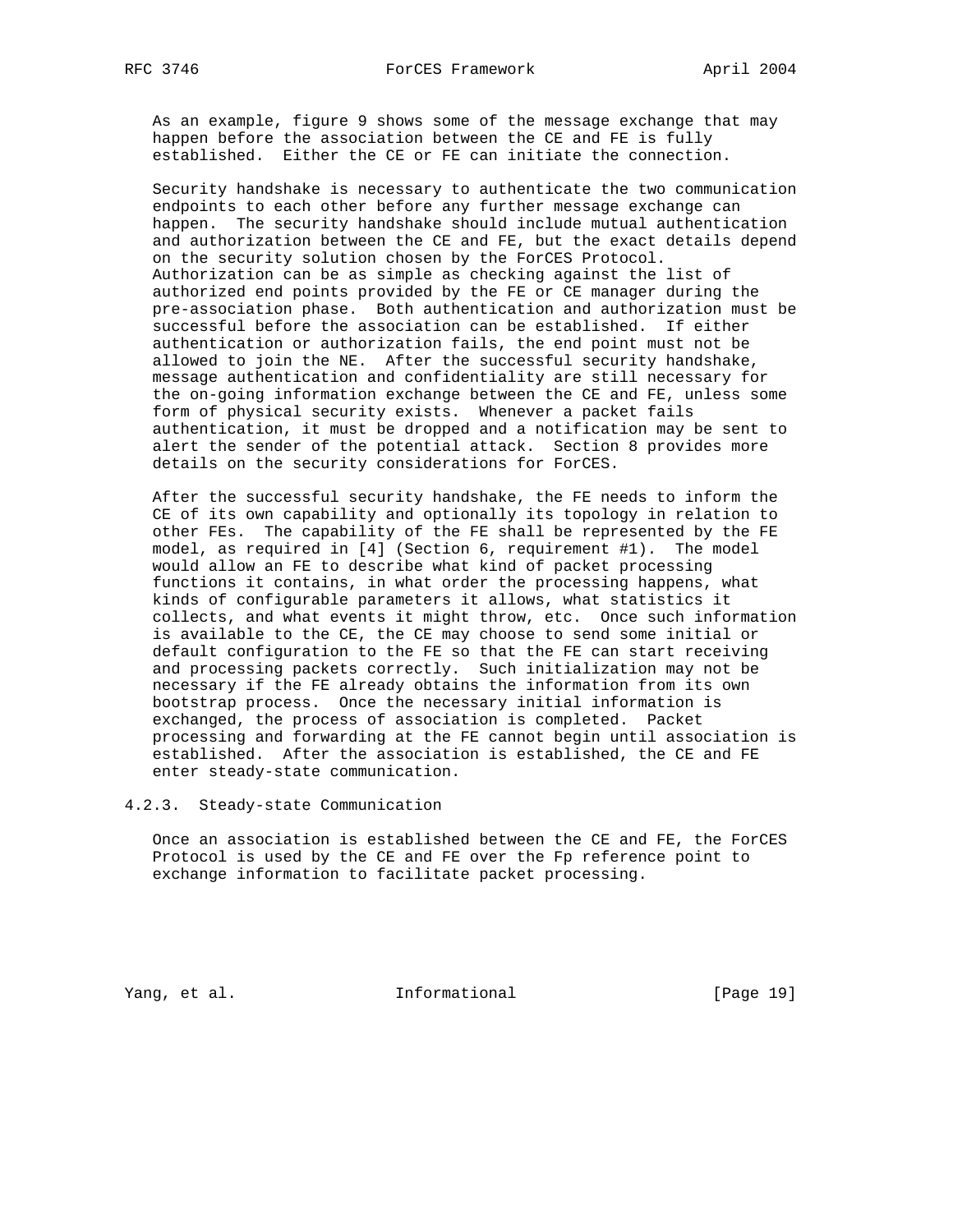FE CE | | |(Add these new routes.)| 1|<----------------------| | | |(Successful.) | 2|---------------------->| | | | | |(Query some stats.) | 1|<----------------------| | | |(Reply with stats collected.) 2|---------------------->| | | | | |(My port is down, with port #.) 1|---------------------->| | | |(Here is a new forwarding table) 2|<----------------------| | |

 Figure 10. Examples of a message exchange between CE and FE over Fp during steady-state communication

 Based on the information acquired through CEs' control processing, CEs will frequently need to manipulate the packet-forwarding behaviors of their FE(s) by sending instructions to FEs. For example, Figure 10 shows message exchange examples in which the CE sends new routes to the FE so that the FE can add them to its forwarding table. The CE may query the FE for statistics collected by the FE and the FE may notify the CE of important events such as port failure.

Yang, et al. **Informational** [Page 20]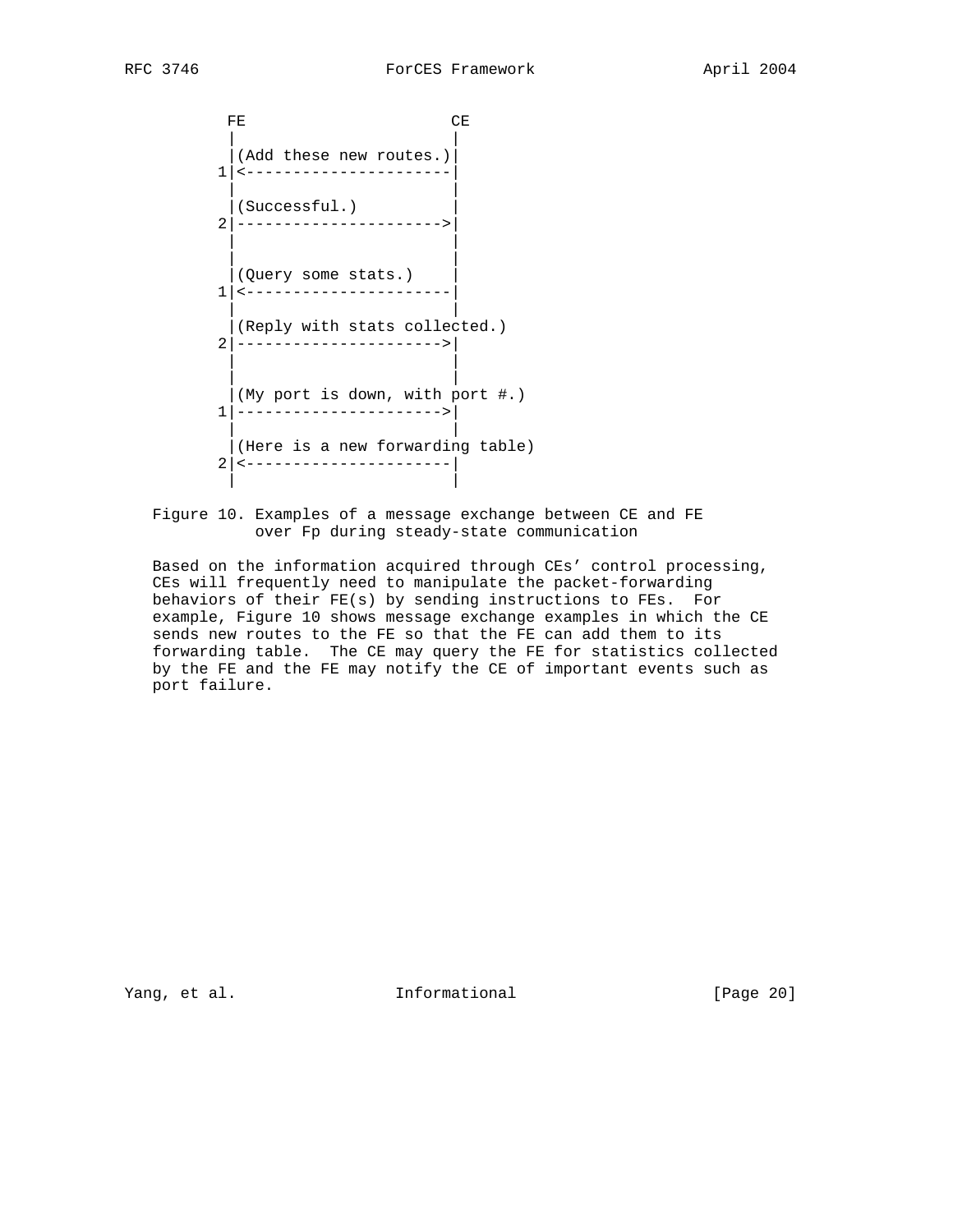



Figure 11. Example to show data packet flow between two NEs.

 Control plane protocol packets (such as RIP, OSPF messages) addressed to any of NE's interfaces are typically redirected by the receiving FE to its CE, and CE may originate packets and have its FE deliver them to other NEs. Therefore, the ForCES Protocol over Fp not only transports the ForCES Protocol messages between CEs and FEs, but also encapsulates the data packets from control plane protocols. Moreover, one FE may be controlled by multiple CEs for distributed control. In this configuration, the control protocols supported by the FORCES NEs may spread across multiple CEs. For example, one CE may support routing protocols like OSPF and BGP, while a signaling and admission control protocol like RSVP is supported in another CE. FEs are configured to recognize and filter these protocol packets and forward them to the corresponding CE.

 Figure 11 shows one example of how the BGP packets originated by router A are passed to router B. In this example, the ForCES Protocol is used to transport the packets from the CE to the FE inside router A, and then from the FE to the CE inside router B. In light of the fact that the ForCES Protocol is responsible for transporting both the control messages and the data packets between the CE and FE over the Fp reference point, it is possible to use either a single protocol or multiple protocols.

Yang, et al. 10 1nformational 11 [Page 21]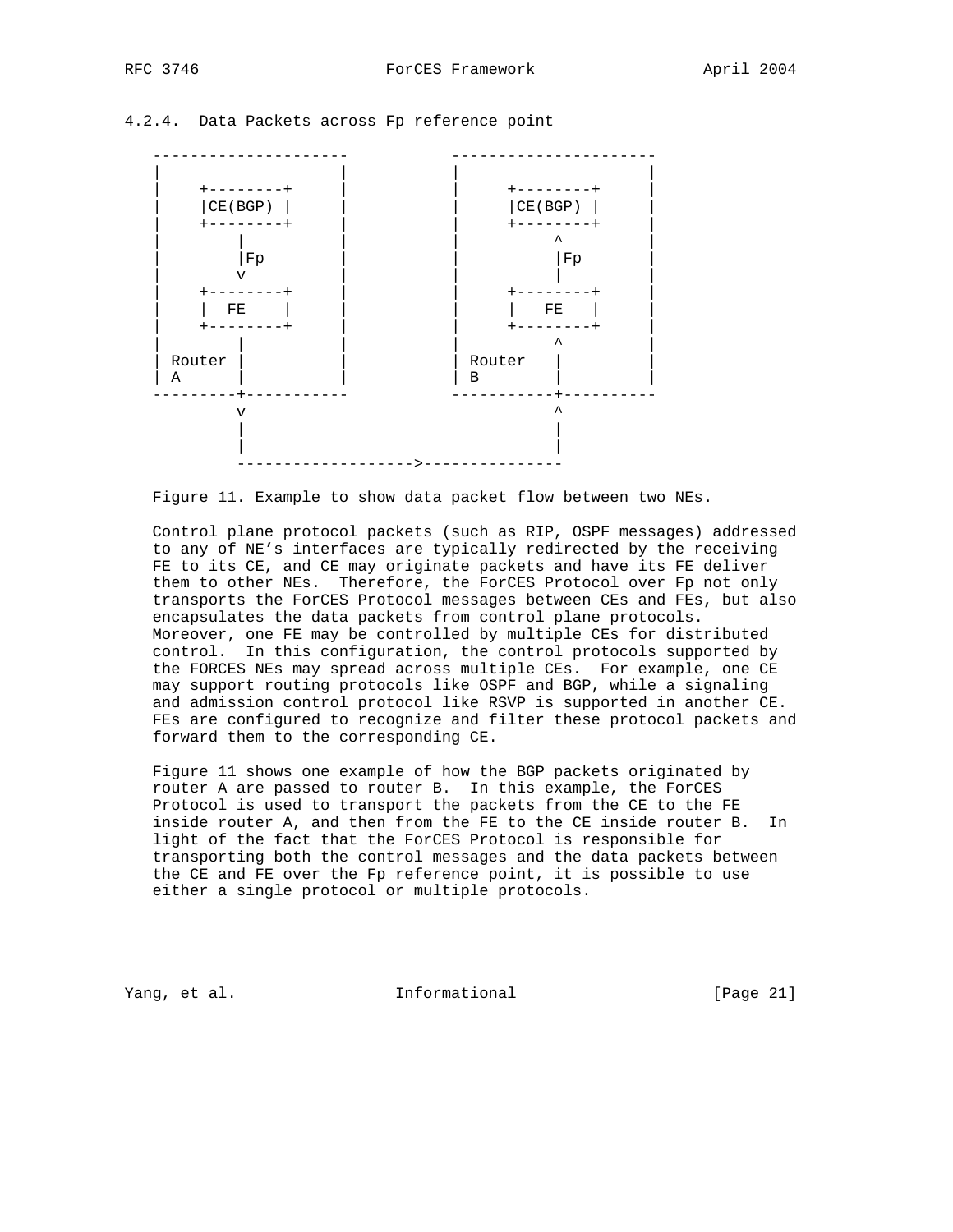## 4.2.5. Proxy FE

 In the case where a physical FE cannot implement (e.g., due to the lack of a general purpose CPU) the ForCES Protocol directly, a proxy FE can be used to terminate the Fp reference point instead of the physical FE. This allows the CE to communicate to the physical FE via the proxy by using ForCES, while the proxy manipulates the physical FE using some intermediary form of communication (e.g., a non-ForCES protocol or DMA). In such an implementation, the combination of the proxy and the physical FE becomes one logical FE entity. It is also possible for one proxy to act on behalf of multiple physical FEs.

 One needs to be aware of the security implication introduced by the proxy FE. Since the physical FE is not capable of implementing ForCES itself, the security mechanism of ForCES can only secure the communication channel between the CE and the proxy FE, but not all the way to the physical FE. It is recommended that other security mechanisms (including physical security property) be employed to ensure the security between the CE and the physical FE.

### 4.3. Association Re-establishment

 FEs and CEs may join and leave NEs dynamically (see [4] Section 5, requirements #12). When an FE or CE leaves the NE, the association with the NE is broken. If the leaving party rejoins an NE later, to re-establish the association, it may need to re-enter the pre association phase. Loss of association can also happen unexpectedly due to a loss of connection between the CE and the FE. Therefore, the framework allows the bi-directional transition between these two phases, but the ForCES Protocol is only applicable for the post association phase. However, the protocol should provide mechanisms to support association re-establishment. This includes the ability for CEs and FEs to determine when there is a loss of association between them, and to restore association and efficient state (re)synchronization mechanisms (see [4] Section 5, requirement #7). Note that security association and state must also be re-established to guarantee the same level of security (including both authentication and authorization) exists before and after the association re-establishment.

 When an FE leaves or joins an existing NE that is already in operation, the CE needs to be aware of the impact on FE topology and deal with the change accordingly.

Yang, et al. 100 Informational 100 [Page 22]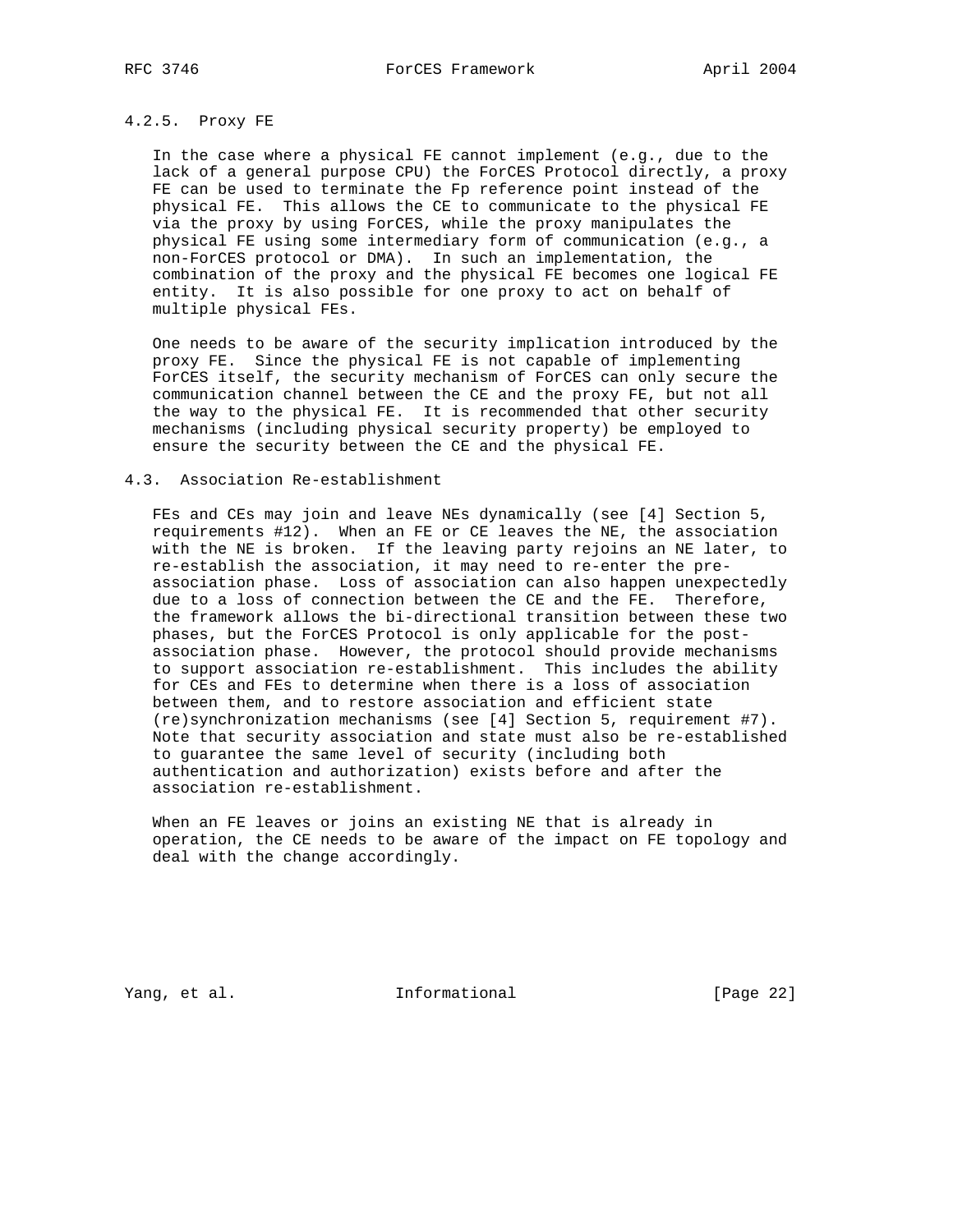### 4.3.1. CE graceful restart

 The failure and restart of the CE in a router can potentially cause much stress and disruption on the control plane throughout a network because in restarting a CE for any reason, the router loses routing adjacencies or sessions with its routing neighbors. Neighbors who detect the lost adjacency normally re-compute new routes and then send routing updates to their own neighbors to communicate the lost adjacency. Their neighbors do the same thing to propagate throughout the network. In the meantime, the restarting router cannot receive traffic from other routers because the neighbors have stopped using the router's previously advertised routes. When the restarting router restores adjacencies, neighbors must once again re-compute new routes and send out additional routing updates. The restarting router is unable to forward packets until it has re-established routing adjacencies with neighbors, received route updates through these adjacencies, and computed new routes. Until convergence takes place throughout the network, packets may be lost in transient black holes or forwarding loops.

 A high availability mechanism known as the "graceful restart" has been used by the IP routing protocols (OSPF [11], BGP [12], IS-IS [13]) and MPLS label distribution protocol (LDP [10]) to help minimize the negative effects on routing throughout an entire network caused by a restarting router. Route flap on neighboring routers is avoided, and a restarting router can continue to forward packets that would otherwise be dropped.

 While the details differ from protocol to protocol, the general idea behind the graceful restart mechanism remains the same. With the graceful restart, a restarting router can inform its neighbors when it restarts. The neighbors may detect the lost adjacency but do not recompute new routes or send routing updates to their neighbors. The neighbors also hold on to the routes received from the restarting router before restart and assume they are still valid for a limited time. By doing so, the restarting router's FEs can also continue to receive and forward traffic from other neighbors for a limited time by using the routes they already have. The restarting router then re-establishes routing adjacencies, downloads updated routes from all its neighbors, recomputes new routes, and uses them to replace the older routes it was using. It then sends these updated routes to its neighbors and signals the completion of the graceful restart process.

 Non-stop forwarding is a requirement for graceful restart. It is necessary so a router can continue to forward packets while it is downloading routing information and recomputing new routes. This ensures that packets will not be dropped. As one can see, one of the benefits afforded by the separation of CE and FE is exactly the

Yang, et al. 10 Informational 11 [Page 23]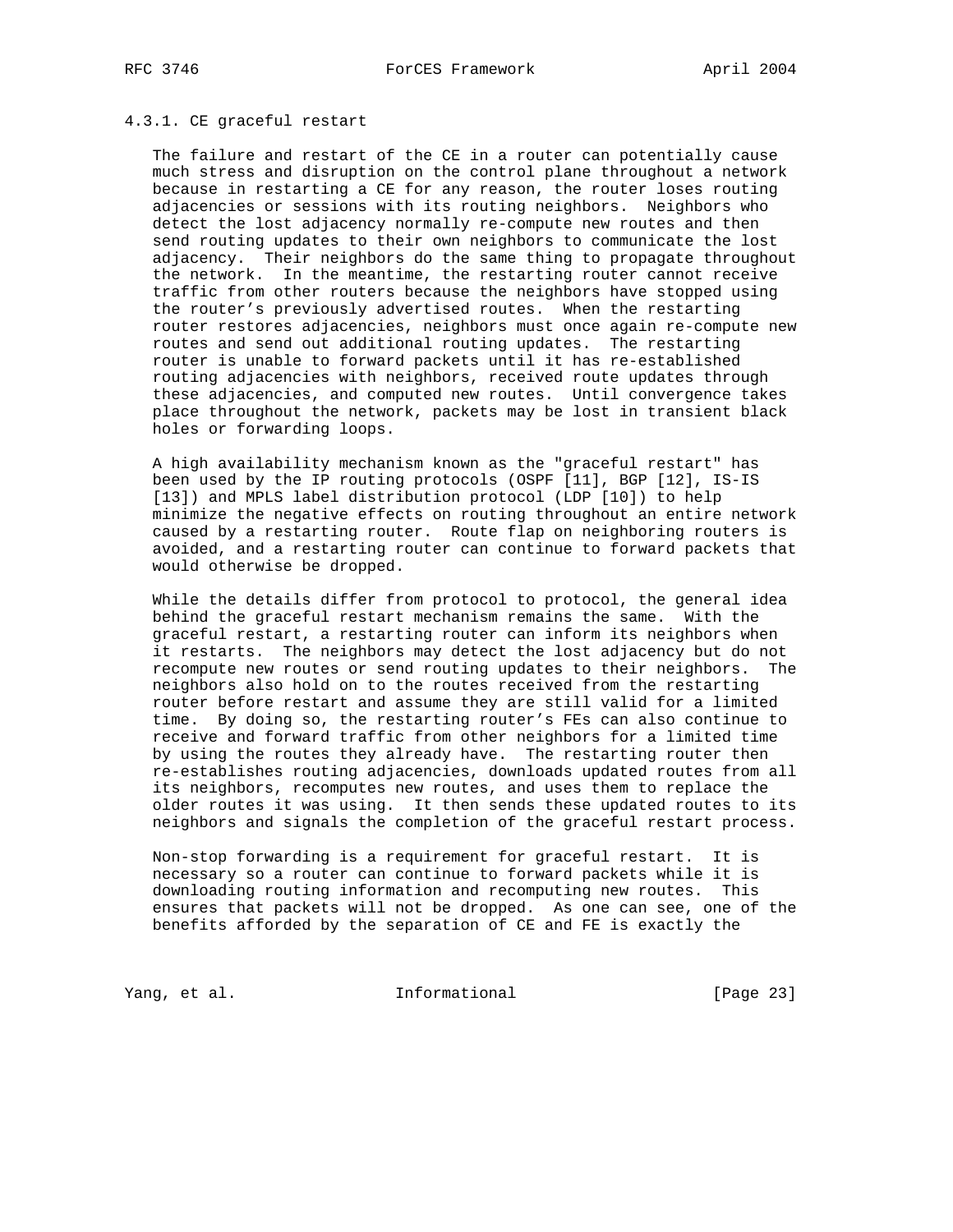ability of non-stop forwarding in the face of the CE failure and restart. The support of dynamic changes to CE/FE association in ForCES also makes it compatible with high availability mechanisms, such as graceful restart.

 ForCES should be able to support a CE graceful restart easily. When the association is established the first time, the CE must inform the FEs what to do in the case of a CE failure. If graceful restart is not supported, the FEs may be told to stop packet processing all together if its CE fails. If graceful restart is supported, the FEs should be told to cache and hold on to its FE state, including the forwarding tables across the restarts. A timer must be included so that the timeout causes such a cached state to eventually expire. Those timers should be settable by the CE.

### 4.3.2. FE restart

 In the same example in Figure 5, assuming CE1 is the working CE for the moment, what would happen if one of the FEs, say FE1, leaves the NE temporarily? FE1 may voluntarily decide to leave the association. Alternatively, FE1 may stop functioning simply due to unexpected failure. In the former case, CE1 receives a "leave-association request" from FE1. In the latter, CE1 detects the failure of FE1 by some other means. In both cases, CE1 must inform the routing protocols of such an event, most likely prompting a reachability and SPF (Shortest Path First) recalculation and associated downloading of new FIBs from CE1 to the other remaining FEs (only FE2 in this example). Such recalculation and FIB updates will also be propagated from CE1 to the NE's neighbors that are affected by the connectivity of FE1.

 When FE1 decides to rejoin again, or when it restarts again after the failure, FE1 needs to re-discover its master (CE). This can be achieved by several means. It may re-enter the pre-association phase and get that information from its FE manager. It may retrieve the previous CE information from its cache, if it can validate the information freshness. Once it discovers its CE, it starts message exchange with the CE to re-establish the association, as outlined in Figure 9, with the possible exception that it might be able to bypass the transport of the complete initial configuration. Suppose that FE1 still has its routing table and other state information from the last association. Instead of re-sending all the information, it may be able to use a more efficient mechanism to re-sync the state with its CE, if such a mechanism is supported by the ForCES Protocol. For example, CRC-32 of the state might give a quick indication of whether or not the state is in-sync with its CE. By comparing its state with the CE first, it sends an information update

Yang, et al. 100 Informational 100 [Page 24]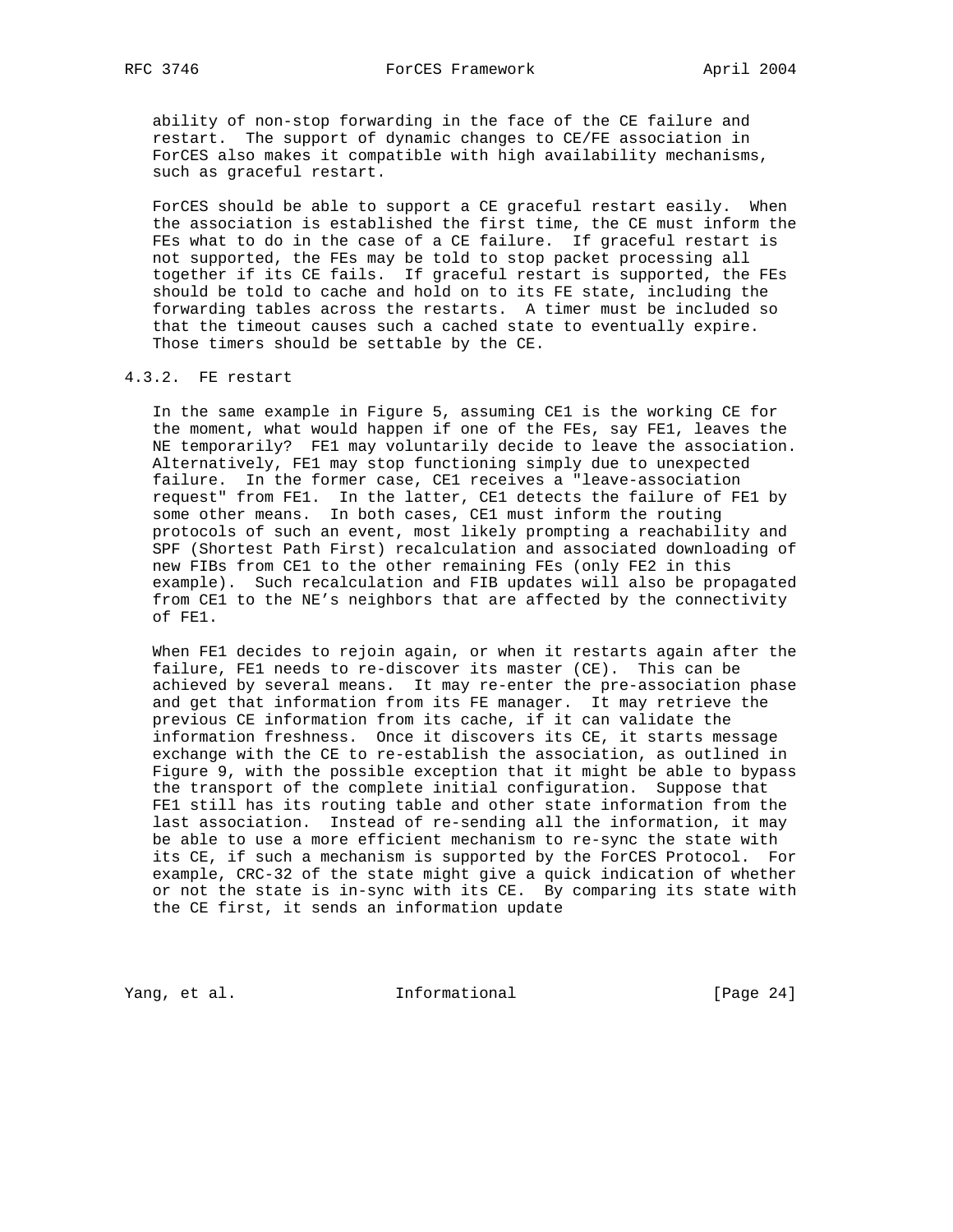only if it is needed. The ForCES Protocol may choose to implement similar optimization mechanisms, but it may also choose not to, as this is not a requirement.

5. Applicability to RFC 1812

 [4] Section 5, requirement #9 dictates "Any proposed ForCES architecture must explain how that architecture supports all of the router functions as defined in RFC 1812." RFC 1812 [2] discusses many important requirements for IPv4 routers from the link layer to the application layer. This section addresses the relevant requirements in RFC 1812 for implementing IPv4 routers based on ForCES architecture and explains how ForCES satisfies these requirements by providing guidelines on how to separate the functionalities required into the forwarding plane and control plane.

 In general, the forwarding plane carries out the bulk of the per packet processing that is required at line speed, while the control plane carries most of the computationally complex operations that are typical of the control and signaling protocols. However, it is impossible to draw a rigid line to divide the processing into CEs and FEs cleanly and the ForCES architecture should not limit the innovative approaches in control and forwarding plane separation. As more and more processing power is available in the FEs, some of the control functions that traditionally are performed by CEs may now be moved to FEs for better performance and scalability. Such offloaded functions may include part of ICMP or TCP processing, or part of routing protocols. Once off-loaded onto the forwarding plane, such CE functions, even though logically belonging to the control plane, now become part of the FE functions. Just like the other logical functions performed by FEs, such off-loaded functions must be expressed as part of the FE model so that the CEs can decide how to best take advantage of these off-loaded functions when present on the FEs.

### 5.1. General Router Requirements

 Routers have at least two or more logical interfaces. When CEs and FEs are separated by ForCES within a single NE, some additional interfaces are needed for intra-NE communications, as illustrated in figure 12. This NE contains one CE and two FEs. Each FE has four interfaces; two of them are used for receiving and transmitting packets to the external world, while the other two are for intra-NE connections. CE has two logical interfaces #9 and #10, connected to interfaces #3 and #6 from FE1 and FE2, respectively. Interface #4 and #5 are connected for FE1-FE2 communication. Therefore, this router NE provides four external interfaces (#1, 2, 7, and 8).

Yang, et al. 100 Informational 100 [Page 25]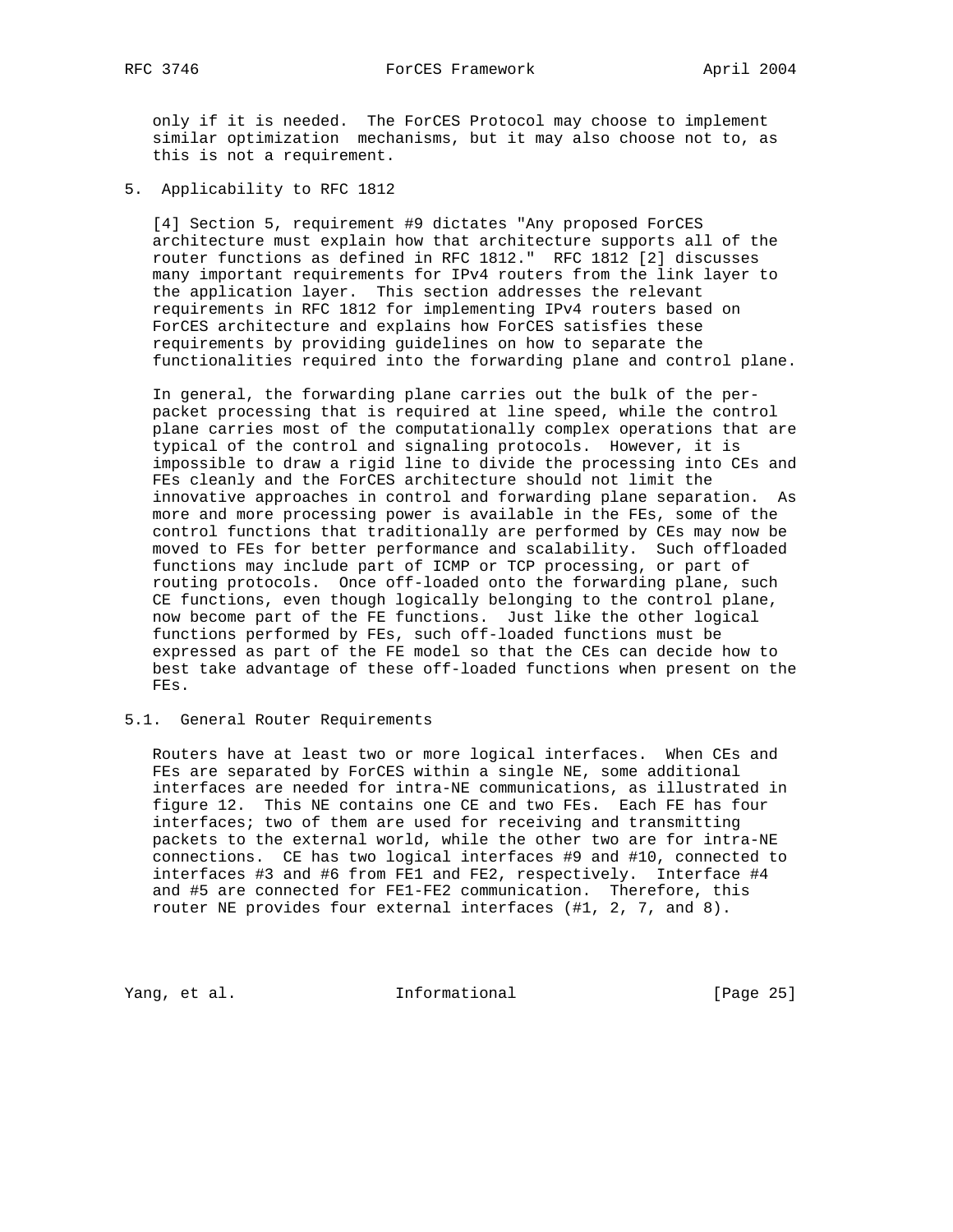

Figure 12. A router NE example with four interfaces.

 IPv4 routers must implement IP to support its packet forwarding function, which is driven by its FIB (Forwarding Information Base). This Internet layer forwarding (see RFC 1812 [2] Section 5) functionality naturally belongs to FEs in the ForCES architecture.

 A router may implement transport layer protocols (like TCP and UDP) that are required to support application layer protocols (see RFC 1812 [2] Section 6). One important class of application protocols is routing protocols (see RFC 1812 [2] Section 7). In the ForCES architecture, routing protocols are naturally implemented by CEs. Routing protocols require that routers communicate with each other. This communication between CEs in different routers is supported in ForCES by FEs' ability to redirect data packets addressed to routers (i.e., NEs), and the CEs' ability to originate packets and have them delivered by their FEs. This communication occurs across the Fp reference point inside each router and between neighboring routers' external interfaces, as illustrated in Figure 11.

### 5.2. Link Layer

 Since FEs own all the external interfaces for the router, FEs need to conform to the link layer requirements in RFC 1812 [2]. Arguably, ARP support may be implemented in either CEs or FEs. As we will see later, a number of behaviors that RFC 1812 mandates fall into this category -- they may be performed by the FE and may be performed by the CE. A general guideline is needed to ensure interoperability between separated control and forwarding planes. The guideline we offer here is that CEs MUST be capable of these kinds of operations

Yang, et al. **Informational** [Page 26]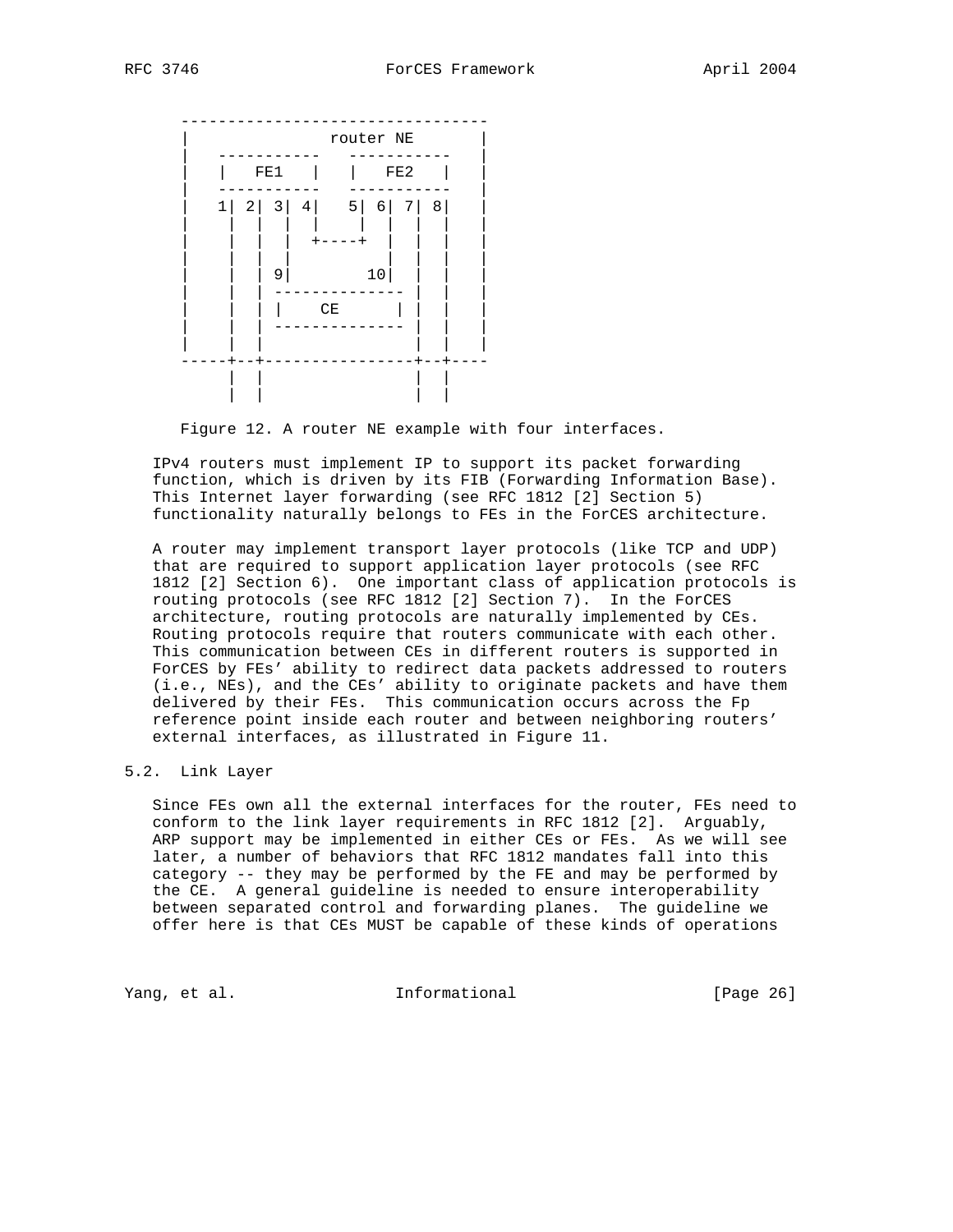while FEs MAY choose to implement them. The FE model should indicate its capabilities in this regard so that CEs can decide where these functions are implemented.

 Interface parameters, including MTU, IP address, etc., must be configurable by CEs via ForCES. CEs must be able to determine whether a physical interface in an FE is available to send packets or not. FEs must also inform CEs of the status change of the interfaces (like link up/down) via ForCES.

### 5.3. Internet Layer Protocols

 Both FEs and CEs must implement the IP protocol and all mandatory extensions as RFC 1812 specified. CEs should implement IP options like source route and record route while FEs may choose to implement those as well. The timestamp option should be implemented by FEs to insert the timestamp most accurately. The FE must interpret the IP options that it understands and preserve the rest unchanged for use by CEs. Both FEs and CEs might choose to silently discard packets without sending ICMP errors, but such events should be logged and counted. FEs may report statistics for such events to CEs via ForCES.

 When multiple FEs are involved to process packets, the appearance of a single NE must be strictly maintained. For example, Time-To-Live (TTL) must be decremented only once within a single NE. For example, it can be always decremented by the last FE with egress function.

 FEs must receive and process normally any packets with a broadcast destination address or a multicast destination address that the router has asked to receive. When IP multicast is supported in routers, IGMP is implemented in CEs. CEs are also required of ICMP support, while it is optional for FEs to support ICMP. Such an option can be communicated to CEs as part of the FE model. Therefore, FEs can always rely upon CEs to send out ICMP error messages, but FEs also have the option of generating ICMP error messages themselves.

### 5.4. Internet Layer Forwarding

 IP forwarding is implemented by FEs. When the routing table is updated at the CEs, ForCES is used to send the new route entries from the CEs to FEs. Each FE has its own forwarding table and uses this table to direct packets to the next hop interface.

 Upon receiving IP packets, the FE verifies the IP header and processes most of the IP options. Some options cannot be processed until the routing decision has been made. The routing decision is made after examining the destination IP address. If the destination

Yang, et al. 1nformational [Page 27]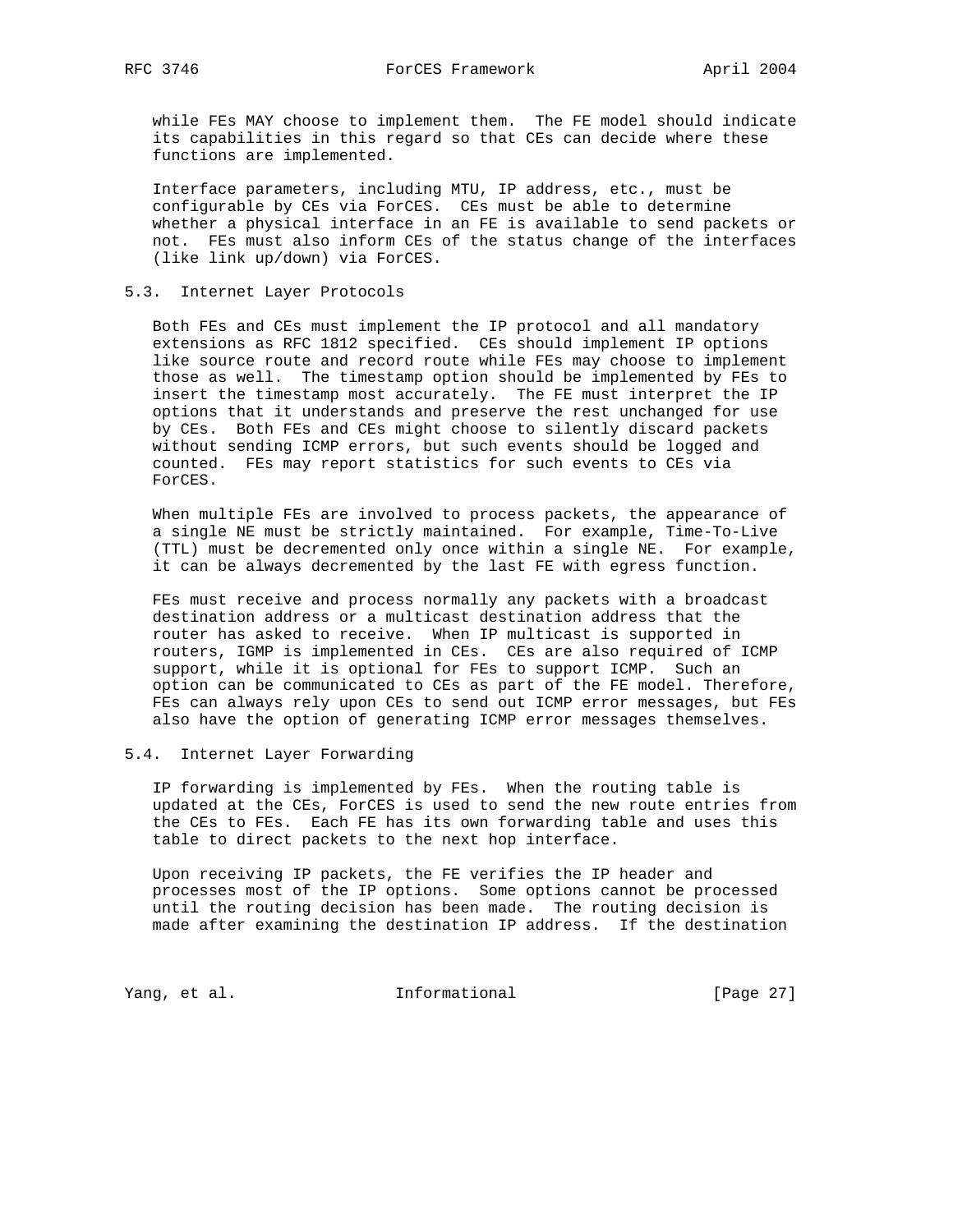address belongs to the router itself, the packets are filtered and either processed locally or forwarded to the CE, depending upon the instructions set-up by the CE. Otherwise, the FE determines the next hop IP address by looking in its forwarding table. The FE also determines the network interface it uses to send the packets. Sometimes an FE may need to forward the packets to another FE before packets can be forwarded out to the next hop. Right before packets are forwarded out to the next hop, the FE decrements TTL by 1 and processes any IP options that could not be processed before. The FE performs IP fragmentation if necessary, determines the link layer address (e.g., by ARP), and encapsulates the IP datagram (or each of the fragments thereof) in an appropriate link layer frame and queues it for output on the interface selected.

 Other options mentioned in RFC 1812 [2] for IP forwarding may also be implemented at FEs, for example, packet filtering.

 FEs typically forward packets destined locally to CEs. FEs may also forward exceptional packets (packets that FEs do not know how to handle) to CEs. CEs are required to handle packets forwarded by FEs for whatever reason. It might be necessary for ForCES to attach some meta-data with the packets to indicate the reasons of forwarding from FEs to CEs. Upon receiving packets with meta-data from FEs, CEs can decide to either process the packets themselves, or pass the packets to the upper layer protocols including routing and management protocols. If CEs are to process the packets by themselves, CEs may choose to discard the packets, or modify and re-send the packets. CEs may also originate new packets and deliver them to FEs for further forwarding.

 Any state change during router operation must also be handled correctly according to RFC 1812. For example, when an FE ceases forwarding, the entire NE may continue forwarding packets, but it needs to stop advertising routes that are affected by the failed FE.

### 5.5. Transport Layer

 The Transport layer is typically implemented at CEs to support higher layer application protocols like routing protocols. In practice, this means that most CEs implement both the Transmission Control Protocol (TCP) and the User Datagram Protocol (UDP).

 Both CEs and FEs need to implement the ForCES Protocol. If some layer-4 transport is used to support ForCES, then both CEs and FEs need to implement the L4 transport and ForCES Protocols.

Yang, et al. 10 1nformational 1999 [Page 28]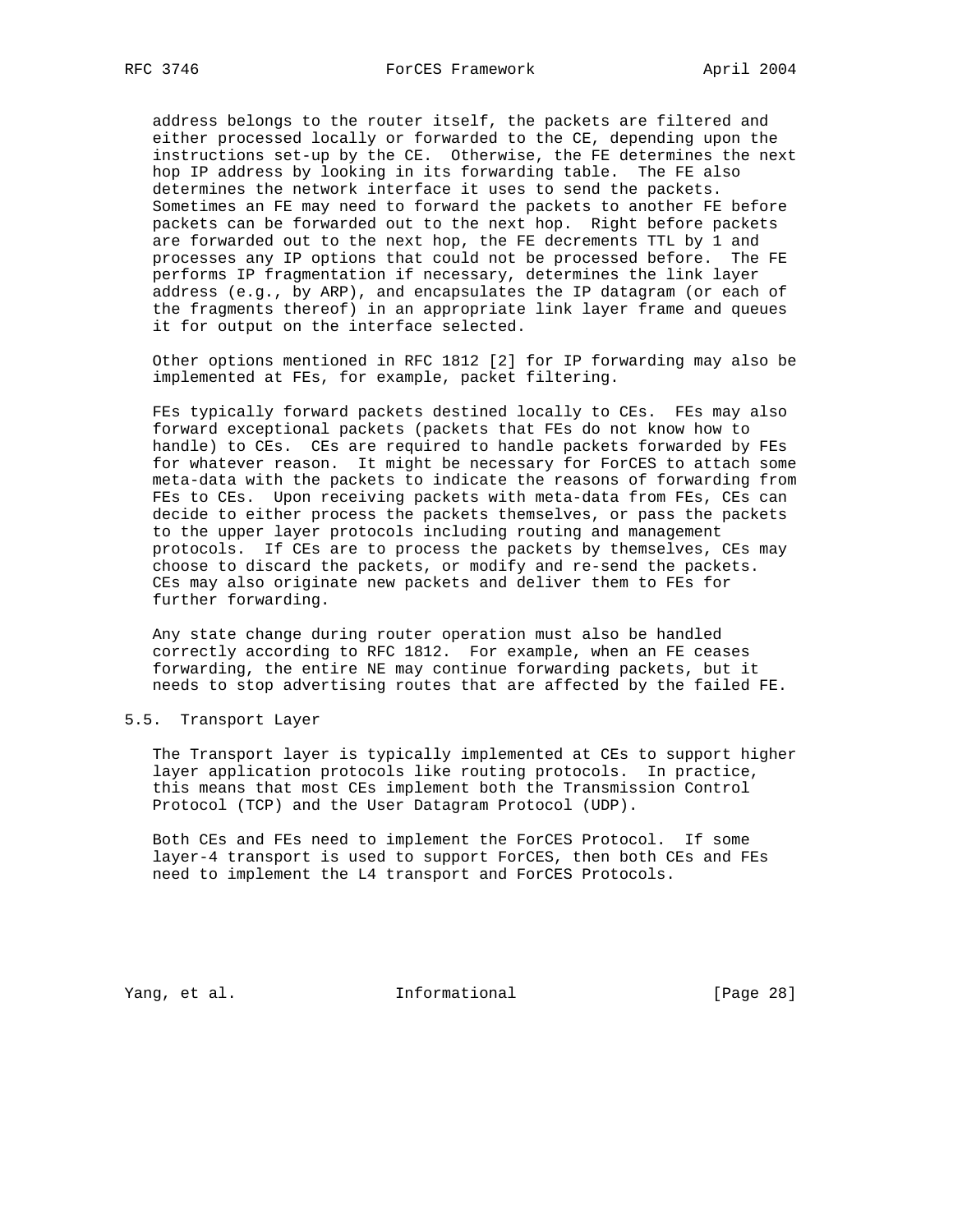### 5.6. Application Layer -- Routing Protocols

 Interior and exterior routing protocols are implemented on CEs. The routing packets originated by CEs are forwarded to FEs for delivery. The results of such protocols (like forwarding table updates) are communicated to FEs via ForCES.

 For performance or scalability reasons, portions of the control plane functions that need faster response may be moved from the CEs and off-loaded onto the FEs. For example, in OSPF, the Hello protocol packets are generated and processed periodically. When done at the CEs, the inbound Hello packets have to traverse from the external interfaces at the FEs to the CEs via the internal CE-FE channel. Similarly, the outbound Hello packets have to go from the CEs to the FEs and to the external interfaces. Frequent Hello updates place heavy processing overhead on the CEs and can overwhelm the CE-FE channel as well. Since typically there are far more FEs than CEs in a router, the off-loaded Hello packets are processed in a much more distributed and scalable fashion. By expressing such off-loaded functions in the FE model, we can ensure interoperability. However, the exact description of the off-loaded functionality corresponding to the off-loaded functions expressed in the FE model are not part of the model itself and will need to be worked out as a separate specification.

5.7. Application Layer -- Network Management Protocol

 RFC 1812 [2] also dictates that "Routers MUST be manageable by SNMP". In general, for the post-association phase, most external management tasks (including SNMP) should be done through interaction with the CE in order to support the appearance of a single functional device. Therefore, it is recommended that an SNMP agent be implemented by CEs and that the SNMP messages received by FEs be redirected to their CEs. AgentX framework defined in RFC 2741 ([6]) may be applied here such that CEs act in the role of master agent to process SNMP protocol messages while FEs act in the role of subagent to provide access to the MIB objects residing on FEs. AgentX protocol messages between the master agent (CE) and the subagent (FE) are encapsulated and transported via ForCES, just like data packets from any other application layer protocols.

### 6. Summary

 This document defines an architectural framework for ForCES. It identifies the relevant components for a ForCES network element, including (one or more) FEs, (one or more) CEs, one optional FE manager, and one optional CE manager. It also identifies the interaction among these components and discusses all the major

Yang, et al. 10 Informational 1999 [Page 29]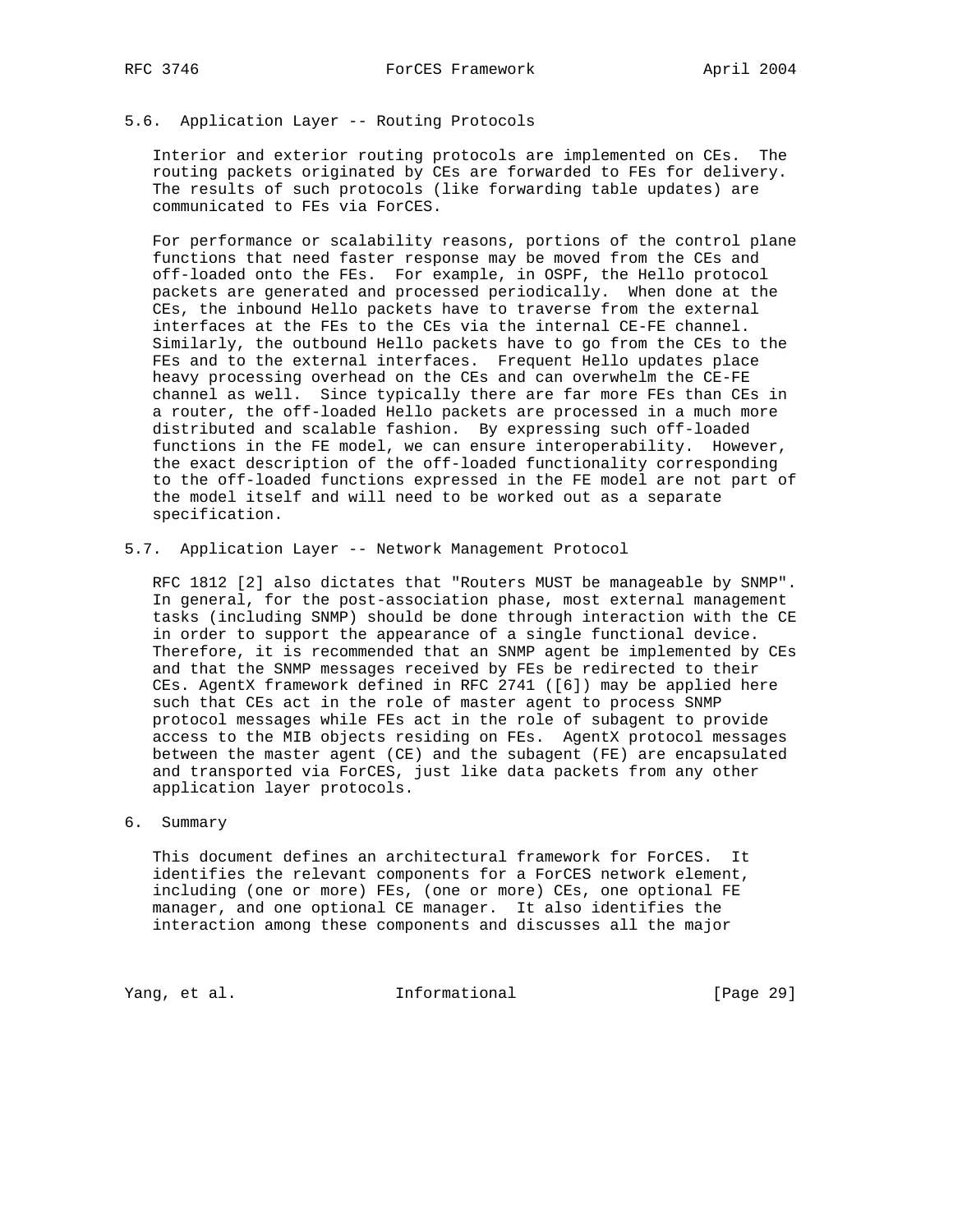reference points. It is important to point out that, among all the reference points, only the Fp interface between CEs and FEs is within the scope of ForCES. ForCES alone may not be enough to support all desirable NE configurations. However, we believe that ForCES over an Fp interface is the most important element in realizing physical separation and interoperability of CEs and FEs, and hence the first interface that ought to be standardized. Simple and useful configurations can still be implemented with only CE-FE interface being standardized, e.g., single CE with full-meshed FEs.

7. Acknowledgements

 Joel M. Halpern gave us many insightful comments and suggestions and pointed out several major issues. T. Sridhar suggested that the AgentX protocol could be used with SNMP to manage the ForCES network elements. Susan Hares pointed out the issue of graceful restart with ForCES. Russ Housley, Avri Doria, Jamal Hadi Salim, and many others in the ForCES mailing list also provided valuable feedback.

8. Security Considerations

 The NE administrator has the freedom to determine the exact security configuration that is needed for the specific deployment. For example, ForCES may be deployed between CEs and FEs connected to each other inside a box over a backplane. In such a scenario, physical security of the box ensures that most of the attacks, such as man in-the-middle, snooping, and impersonation, are not possible, and hence the ForCES architecture may rely on the physical security of the box to defend against these attacks and protocol mechanisms may be turned off. However, it is also shown that denial of service attacks via external interfaces as described below in Section 8.1.8 is still a potential threat, even for such an "all-in-one-box" deployment scenario and hence the rate limiting mechanism is still necessary. This is just one example to show that it is important to assess the security needs of the ForCES-enabled network elements under different deployment scenarios. It should be possible for the administrator to configure the level of security needed for the ForCES Protocol.

 In general, the physical separation of two entities usually results in a potentially insecure link between the two entities and hence much stricter security measurements are required. For example, we pointed out in Section 4.1 that authentication becomes necessary between the CE manager and FE manager, between the CE and CE manager, and between the FE and FE manager in some configurations. The physical separation of the CE and FE also imposes serious security requirements for the ForCES Protocol over the Fp interface. This section first attempts to describe the security threats that may be

Yang, et al. 100 Informational 100 [Page 30]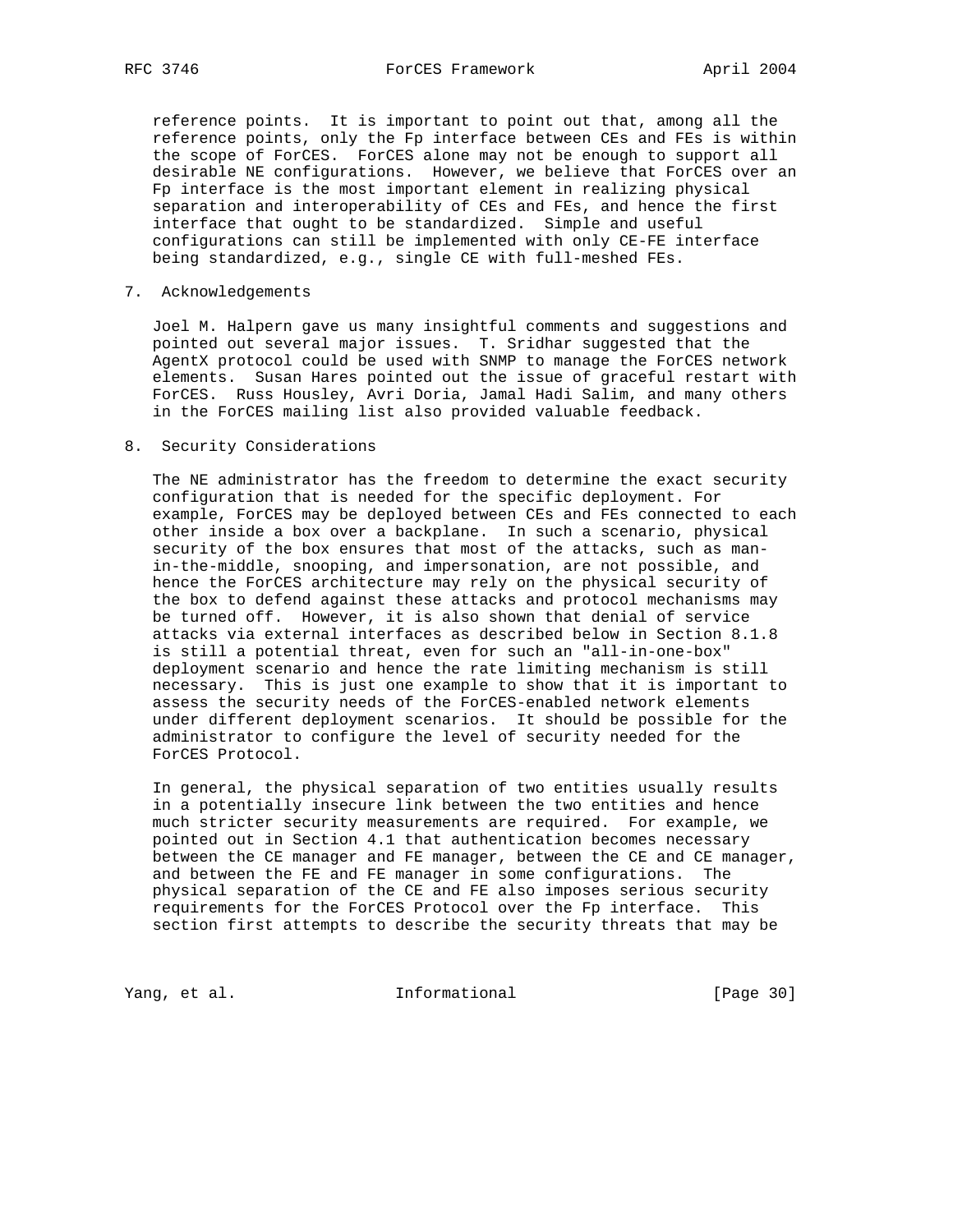introduced by the physical separation of the FEs and CEs, and then it provides recommendations and guidelines for the secure operation and management of the ForCES Protocol over the Fp interface based on existing standard security solutions.

8.1. Analysis of Potential Threats Introduced by ForCES

 This section provides the threat analysis for ForCES, with a focus on the Fp interface. Each threat is described in detail with the effects on the ForCES Protocol entities or/and the NE as a whole, and the required functionalities that need to be in place to defend the threat.

#### 8.1.1. "Join" or "Remove" Message Flooding on CEs

 Threats: A malicious node could send a stream of false "join NE" or "remove from NE" requests on behalf of a non-existent or unauthorized FE to legitimate CEs at a very rapid rate, and thereby creating unnecessary state in the CEs.

 Effects: If maintaining state for non-existent or unauthorized FEs, a CE may become unavailable for other processing and hence suffer from a denial of service (DoS) attack similar to the TCP SYN DoS. If multiple CEs are used, the unnecessary state information may also be conveyed to multiple CEs via the Fr interface (e.g., from the active CE to the stand-by CE) and hence subject multiple CEs to a DoS attack.

 Requirement: A CE that receives a "join" or "remove" request should not create any state information until it has authenticated the FE endpoint.

#### 8.1.2. Impersonation Attack

 Threats: A malicious node can impersonate a CE or FE and send out false messages.

Effects: The whole NE could be compromised.

 Requirement: The CE or FE must authenticate the message as having come from an FE or CE on the list of the authorized ForCES elements (provided by the CE or FE Manager in the pre-association phase) before accepting and processing it.

#### 8.1.3. Replay Attack

 Threat: A malicious node could replay the entire message previously sent by an FE or CE entity to get around authentication.

Yang, et al. 10 Informational 11 [Page 31]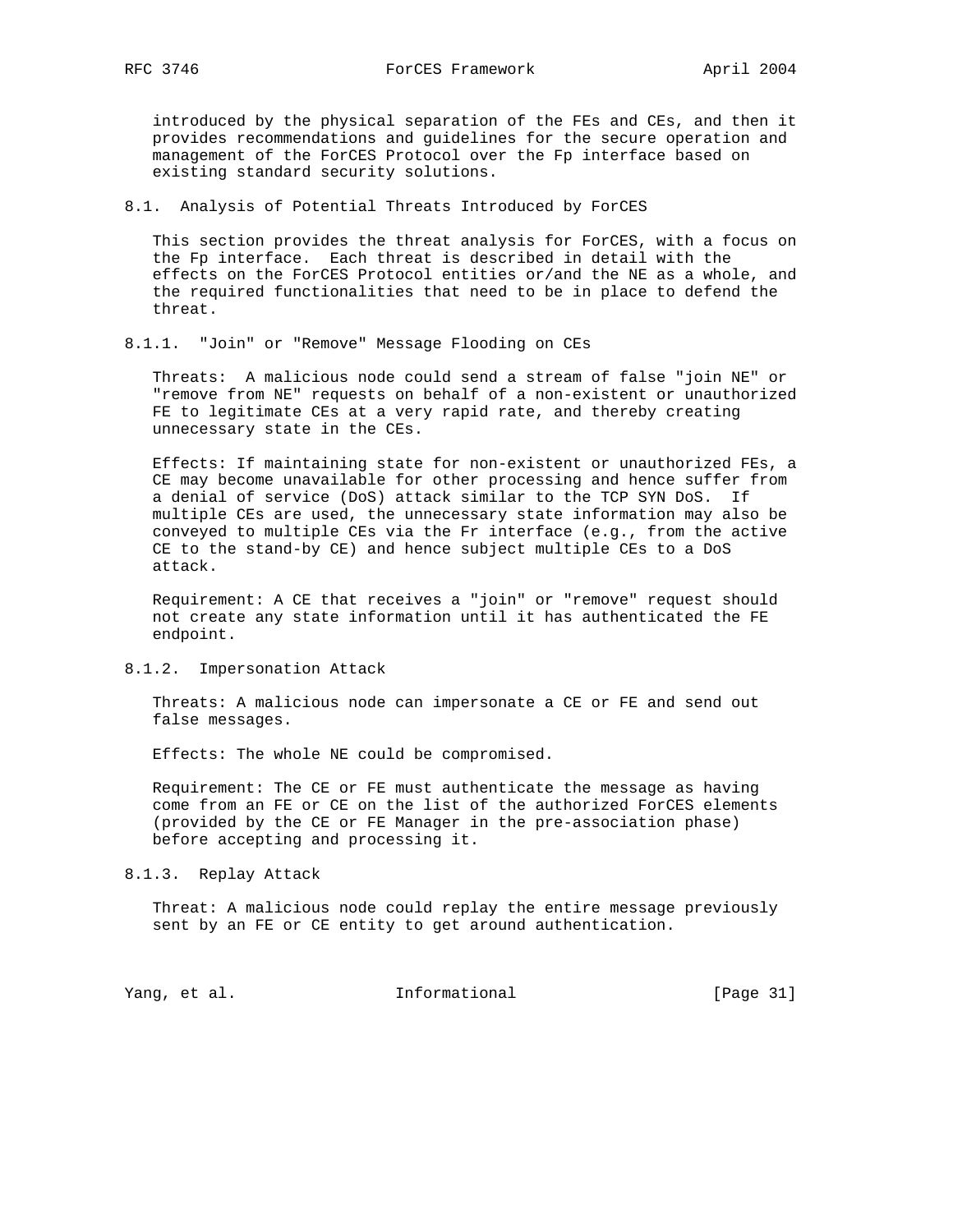Effect: The NE could be compromised.

 Requirement: A replay protection mechanism needs to be part of the security solution to defend against this attack.

### 8.1.4. Attack during Fail Over

 Threat: A malicious node may exploit the CE fail-over mechanism to take over the control of NE. For example, suppose two CEs, say CE-A and CE-B, are controlling several FEs. CE-A is active and CE-B is stand-by. When CE-A fails, CE-B is taking over the active CE position. The FEs already had a trusted relationship with CE-A, but the FEs may not have the same trusted relationship established with CE-B prior to the fail-over. A malicious node can take over as CE-B if such a trusted relationship has not been established prior to or during the fail-over.

Effect: The NE may be compromised after such insecure fail-over.

 Requirement: The level of trust between the stand-by CE and the FEs must be as strong as the one between the active CE and the FEs. The security association between the FEs and the stand-by CE may be established prior to fail-over. If not already in place, such security association must be re-established before the stand-by CE takes over.

8.1.5. Data Integrity

 Threats: A malicious node may inject false messages to a legitimate CE or FE.

 Effect: An FE or CE receives the fabricated packet and performs an incorrect or catastrophic operation.

Requirement: Protocol messages require integrity protection.

8.1.6. Data Confidentiality

 Threat: When FE and CE are physically separated, a malicious node may eavesdrop the messages in transit. Some of the messages are critical to the functioning of the whole network, while others may contain confidential business data. Leaking of such information may result in compromise even beyond the immediate CE or FE.

Effect: Sensitive information might be exposed between the CE and FE.

 Requirement: Data confidentiality between the FE and CE must be available for sensitive information.

Yang, et al. 10. Informational 1. [Page 32]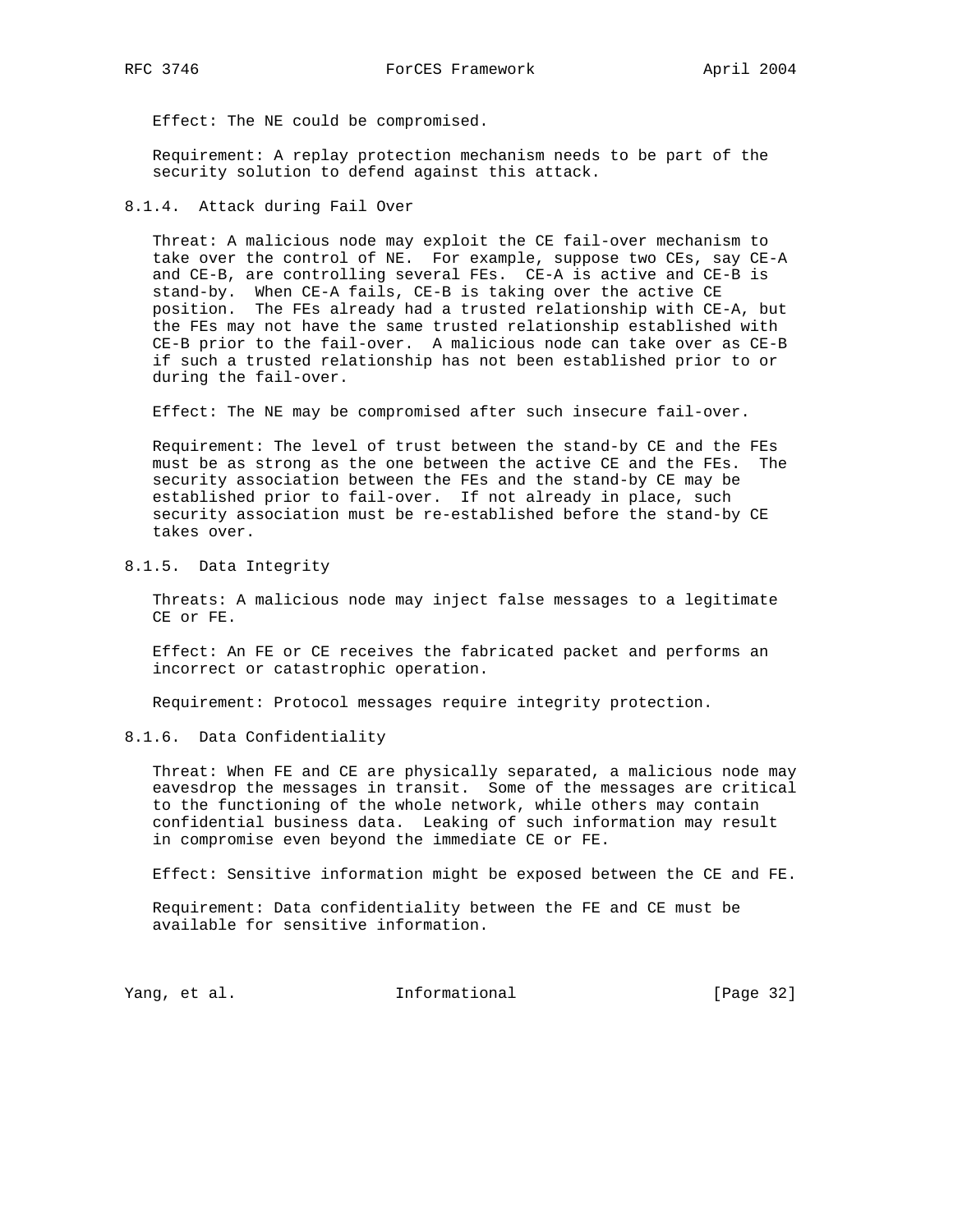8.1.7. Sharing security parameters

 Threat: Consider a scenario where several FEs are communicating to the same CE and sharing the same authentication keys for the Fp interface. If any FE or CE is compromised, all other entities are compromised.

Effect: The whole NE is compromised.

 Recommendation: To avoid this side effect, it's better to configure different security parameters for each FE-CE communication over the Fp interface.

8.1.8. Denial of Service Attack via External Interface

 Threat: When an FE receives a packet that is destined for its CE, the FE forwards the packet over the Fp interface. A malicious node can generate a huge message storm like routing protocol packets etc. through the external Fi/f interface so that the FE has to process and forward all packets to the CE through the Fp interface.

 Effect: The CE encounters resource exhaustion and bandwidth starvation on Fp interface due to an overwhelming number of packets from FEs.

 Requirement: Some sort of rate limiting mechanism MUST be in place at both the FE and CE. The Rate Limiter SHOULD be configured at the FE for each message type being received through the Fi/f interface.

#### 8.2. Security Recommendations for ForCES

 The requirements document [4] suggested that the ForCES Protocol should support reliability over the Fp interface, but no particular transport protocol is yet specified for ForCES. This framework document does not intend to specify the particular transport either, and so we only provide recommendations and guidelines based on the existing standard security protocols [18] that can work with the common transport candidates suitable for ForCES.

 We review two existing security protocol solutions, namely IPsec (IP Security) [15] and TLS (Transport Layer Security) [14]. TLS works with reliable transports such as TCP or SCTP for unicast, while IPsec can be used with any transport (UDP, TCP, SCTP) and supports both unicast and multicast. Both TLS and IPsec can be used potentially to satisfy all of the security requirements for the ForCES Protocol. In addition, other approaches that satisfy the requirements can be used as well, but are not documented here, including the use of L2 security mechanisms for a given L2 interconnect technology.

Yang, et al. 10. Informational 1. [Page 33]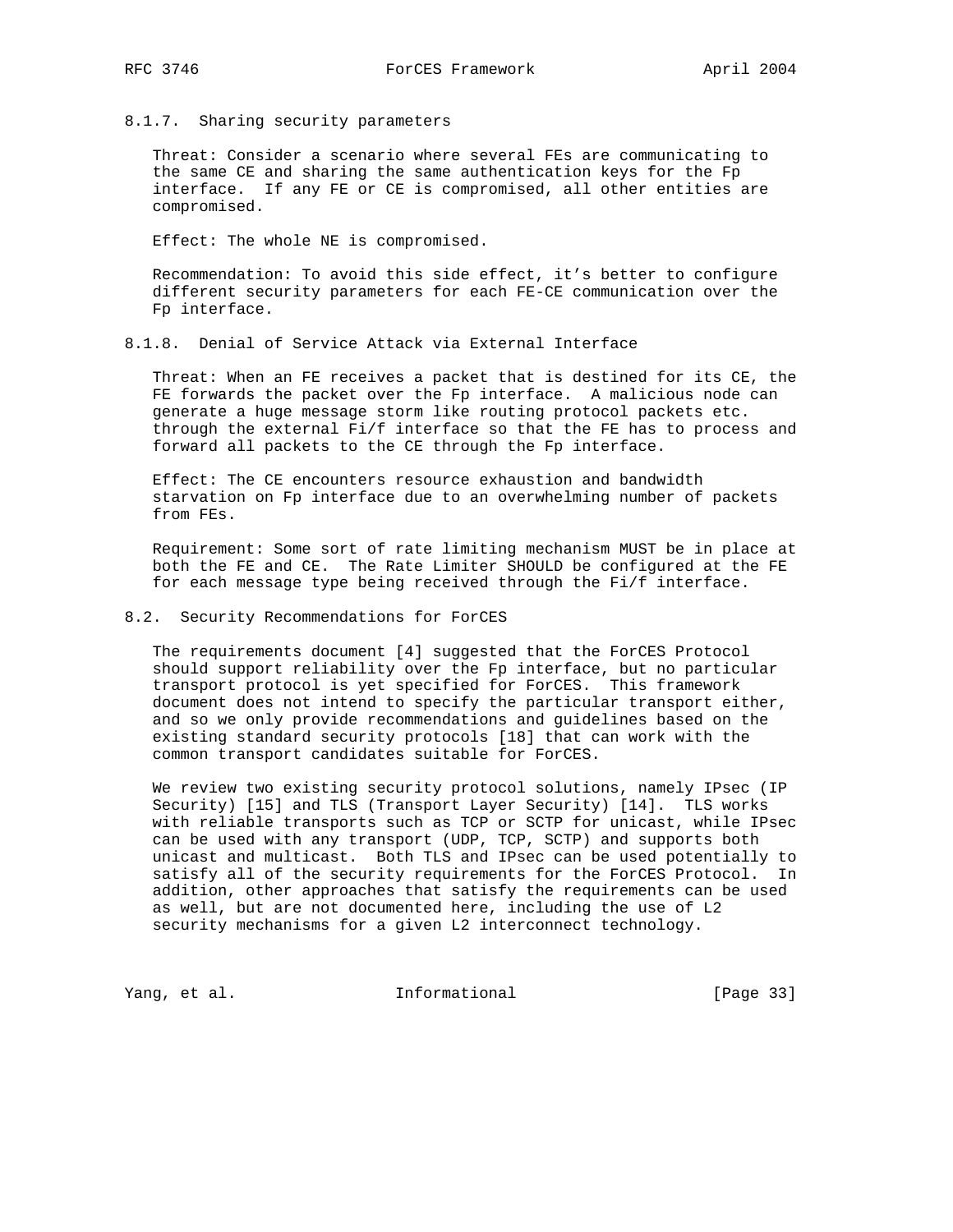When ForCES is deployed between CEs and FEs inside a box or a physically secured room, authentication, confidentiality, and integrity may be provided by the physical security of the box. Thus, the security mechanisms may be turned off, depending on the networking topology and its administration policy. However, it is important to realize that even if the NE is in a single-box, the DoS attacks as described in Section 8.1.8 can still be launched through the Fi/f interfaces. Therefore, it is important to have the corresponding counter-measurement in place, even for single-box deployment.

### 8.2.1. Using TLS with ForCES

 TLS [14] can be used if a reliable unicast transport such as TCP or SCTP is used for ForCES over the Fp interface. The TLS handshake protocol is used during the association establishment or re establishment phase to negotiate a TLS session between the CE and FE. Once the session is in place, the TLS record protocol is used to secure ForCES communication messages between the CE and FE.

 A basic outline of how TLS can be used with ForCES is described below. Steps 1) through 7) complete the security handshake as illustrated in Figure 9, while step 8) is for all further communication between the CE and FE, including the rest of the messages after the security handshake shown in Figure 9 and the steady-state communication shown in Figure 10.

- 1) During the Pre-association phase, all FEs are configured with the CEs (including both the active CE and the standby CE).
- 2) The FE establishes a TLS connection with the CE (master) and negotiates a cipher suite.
- 3) The FE (slave) gets the CE certificate, validates the signature, checks the expiration date, and checks whether the certificate has been revoked.
- 4) The CE (master) gets the FE certificate and performs the same validation as the FE in step 3).
- 5) If any of the checks fail in step 3) or step 4), the endpoint must generate an error message and abort.
- 6) After successful mutual authentication, a TLS session is established between the CE and FE.
- 7) The FE sends a "join NE" message to the CE.

Yang, et al. 10. Informational 1. [Page 34]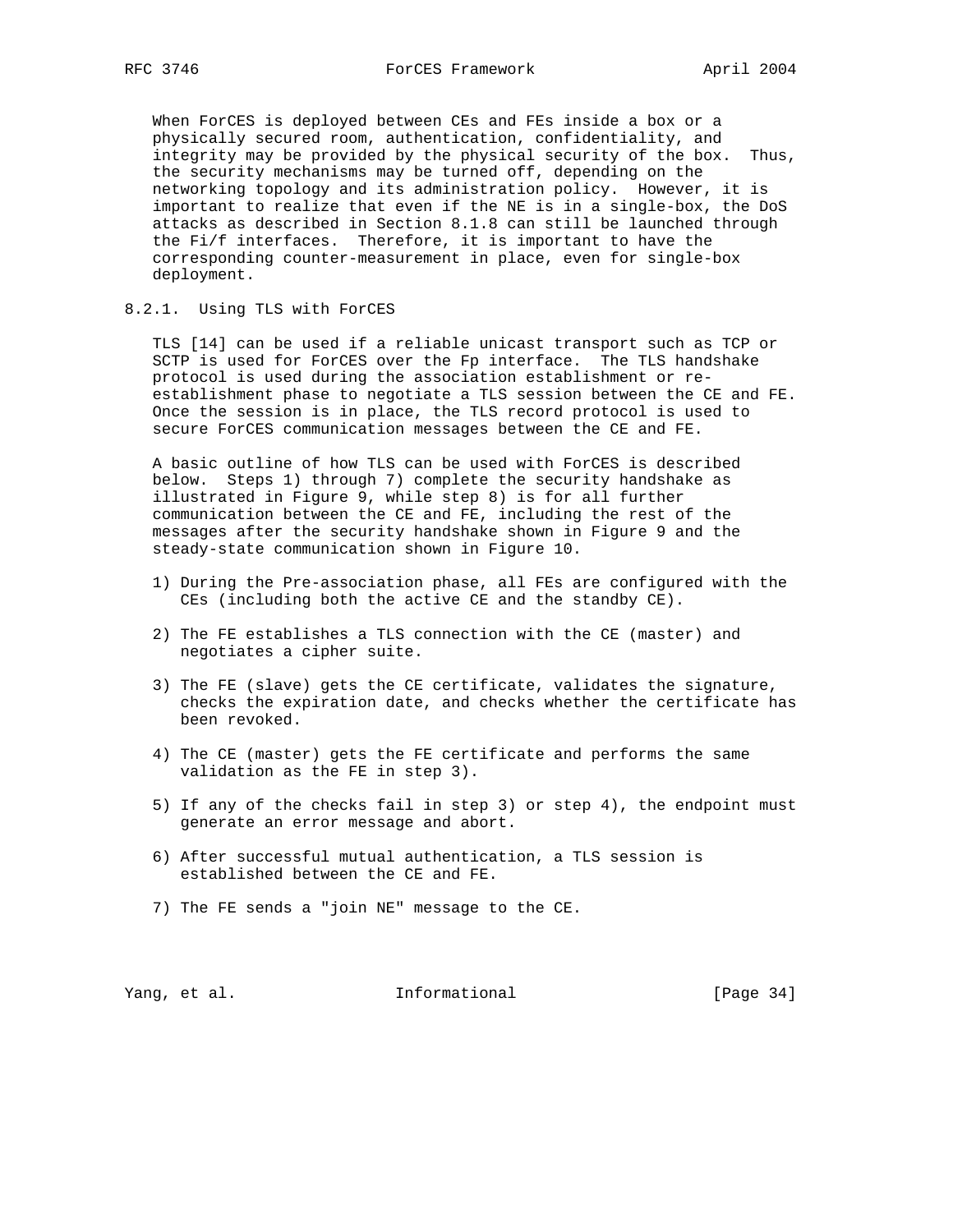8) The FE and CE use the TLS session for further communication.

 Note that there are different ways for the CE and FE to validate a received certificate. One way is to configure the FE Manager or CE Manager or other central component as CA, so that the CE or FE can query this pre-configured CA to validate that the certificate has not been revoked. Another way is to have the CE and FE directly configure a list of valid certificates in the pre-association phase.

 In the case of fail-over, it is the responsibility of the active CE and the standby CE to synchronize ForCES states, including the TLS states to minimize the state re-establishment during fail-over. Care must be taken to ensure that the standby CE is also authenticated in the same way as the active CE, either before or during the fail-over.

8.2.2. Using IPsec with ForCES

 IPsec [15] can be used with any transport protocol, such as UDP, SCTP, and TCP, over the Fp interface for ForCES. When using IPsec, we recommend using ESP in the transport mode for ForCES because message confidentiality is required for ForCES.

 IPsec can be used with both manual and automated SA and cryptographic key management. But IPsec's replay protection mechanisms are not available if manual key management is used. Hence, automatic key management is recommended if replay protection is deemed important. Otherwise, manual key management might be sufficient for some deployment scenarios, especially when the number of CEs and FEs is relatively small. It is recommended that the keys be changed periodically, even for manual key management.

 IPsec can support both unicast and multicast transport. At the time this document was published, the MSEC working group was actively working on standardizing protocols to provide multicast security [17]. Multicast-based solutions relying on IPsec should specify how to meet the security requirements in [4].

 Unlike TLS, IPsec provides security services between the CE and FE at IP level, so the security handshake, as illustrated in Figure 9 amounts to a "no-op" when manual key management is used. The following outlines the steps taken for ForCES in such a case.

 1) During the Pre-association phase, all the FEs are configured with CEs (including the active CE and standby CE) and SA parameters manually.

Yang, et al. 10. Informational 1. [Page 35]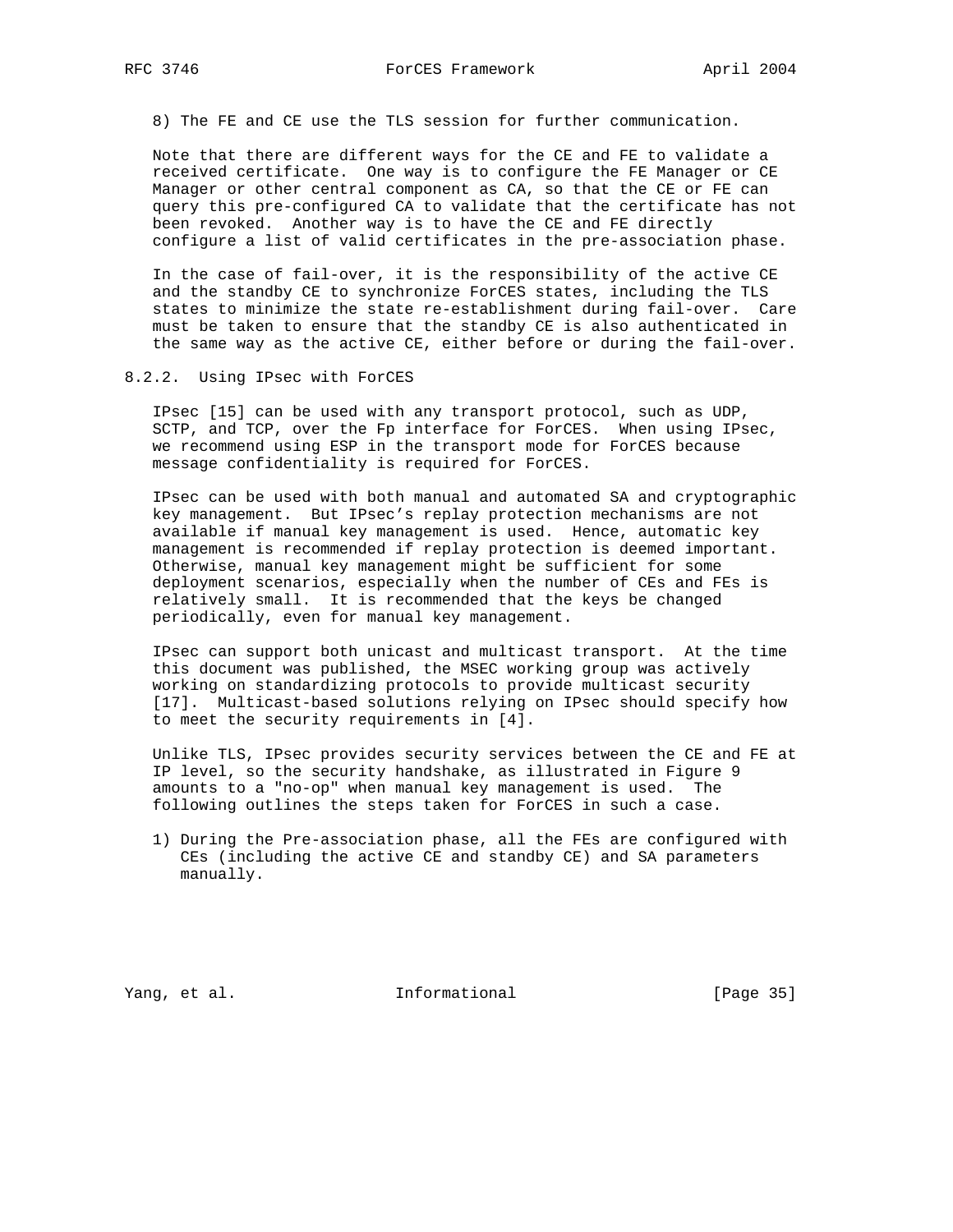2) The FE sends a "join NE" message to the CE. This message and all others that follow are afforded security service according to the manually configured IPsec SA parameters, but replay protection is not available.

 It is up to the administrator to decide whether to share the same key across multiple FE-CE communication, but it is recommended that different keys be used. Similarly, it is recommended that different keys be used for inbound and outbound traffic.

 If automatic key management is needed, IKE [16] can be used for that purpose. Other automatic key distribution techniques, such as Kerberos, may be used as well. The key exchange process constitutes the security handshake as illustrated in Figure 9. The following shows the steps involved in using IKE with IPsec for ForCES. Steps 1) to 6) constitute the security handshake in Figure 9.

- 1) During the Pre-association phase, all FEs are configured with the CEs (including active CE and standby CE), IPsec policy etc.
- 2) The FE kicks off the IKE process and tries to establish an IPsec SA with the CE (master). The FE (Slave) gets the CE certificate as part of the IKE negotiation. The FE validates the signature, checks the expiration date, and checks whether the certificate has been revoked.
- 3) The CE (master) gets the FE certificate and performs the same check as the FE in step 2).
- 4) If any of the checks fail in step 2) or step 3), the endpoint must generate an error message and abort.
- 5) After successful mutual authentication, the IPsec session is established between the CE and FE.
- 6) The FE sends a "join NE" message to the CE. No SADB entry is created in FE yet.
- 7) The FE and CE use the IPsec session for further communication.

 The FE Manager, CE Manager, or other central component can be used as a CA for validating CE and FE certificates during the IKE process. Alternatively, during the pre-association phase, the CE and FE can be configured directly with the required information, such as certificates or passwords etc., depending upon the type of authentication that administrator wants to configure.

Yang, et al. 10 Informational 10 [Page 36]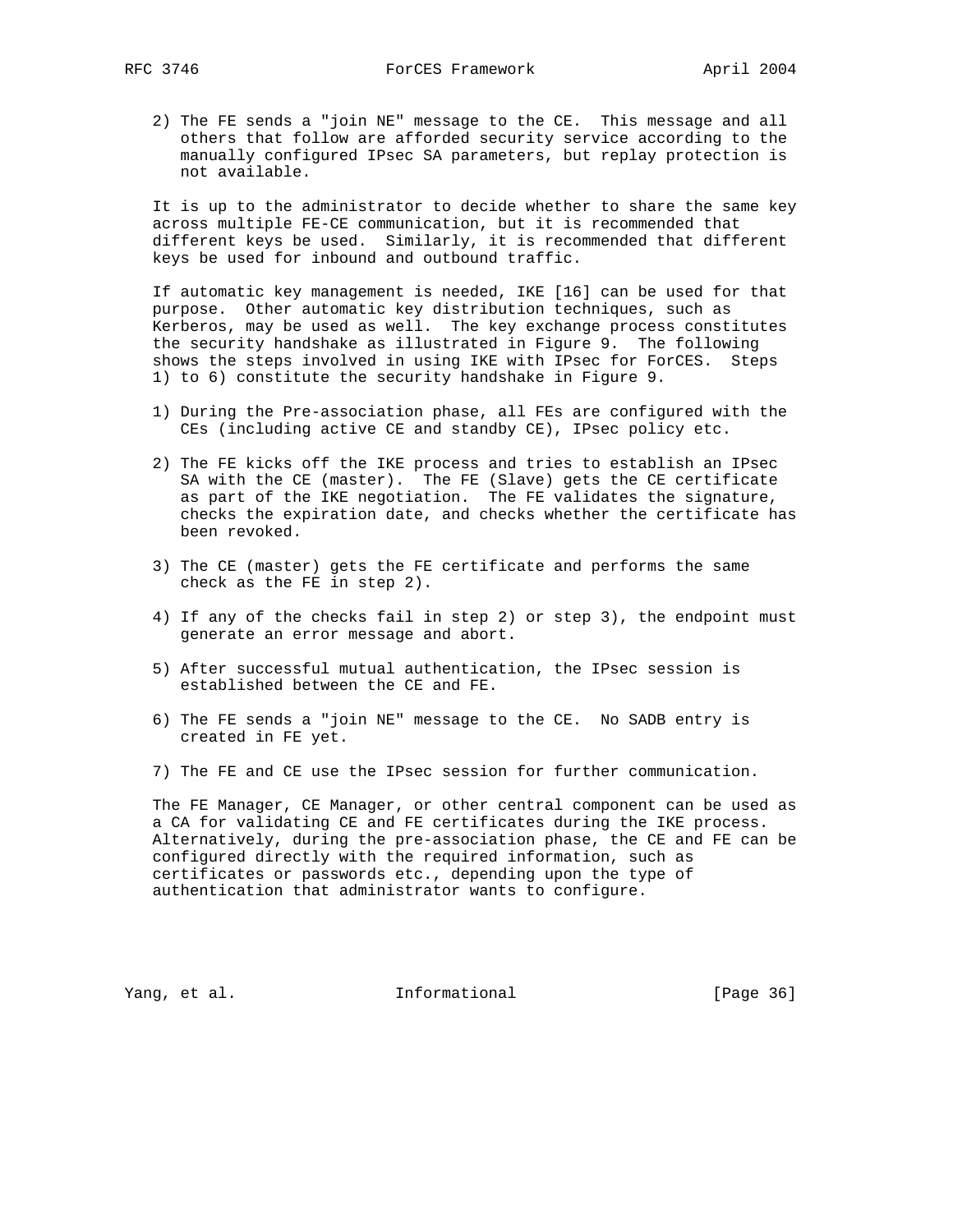In the case of fail-over, it is the responsibility of the active CE and standby CE to synchronize ForCES states and IPsec states to minimize the state re-establishment during fail-over. Alternatively, the FE needs to establish a different IPsec SA during the startup operation itself with each CE. This will minimize the periodic state transfer across the IPsec layer though the Fr (CE-CE) Interface.

- 9. References
- 9.1. Normative References
	- [1] Bradner, S., "Key words for use in RFCs to Indicate Requirement Levels", BCP 14, RFC 2119, March 1997.
	- [2] Baker, F., Ed., "Requirements for IP Version 4 Routers", RFC 1812, June 1995.
	- [3] Floyd, S., "Congestion Control Principles", BCP 41, RFC 2914, September 2000.
	- [4] Khosravi, H. and Anderson, T., Eds., "Requirements for Separation of IP Control and Forwarding", RFC 3654, November 2003.
- 9.2. Informative References
	- [5] Case, J., Mundy, R., Partain, D. and B. Stewart, "Introduction and Applicability Statements for Internet Standard Management Framework", RFC 3410, December 2002.
	- [6] Daniele, M., Wijnen, B., Ellison, M. and D. Francisco, "Agent Extensibility (AgentX) Protocol Version 1", RFC 2741, January 2000.
	- [7] Chan, K., Seligson, J., Durham, D., Gai, S., McCloghrie, K., Herzog, S., Reichmeyer, F., Yavatkar, R. and A. Smith, "COPS Usage for Policy Provisioning (COPS-PR)", RFC 3084, March 2001.
	- [8] Crouch, A. et al., "ForCES Applicability Statement", Work in Progress.
	- [9] Anderson, T. and J. Buerkle, "Requirements for the Dynamic Partitioning of Switching Elements", RFC 3532, May 2003.
	- [10] Leelanivas, M., Rekhter, Y. and R. Aggarwal, "Graceful Restart Mechanism for Label Distribution Protocol", RFC 3478, February 2003.

Yang, et al. 100 Informational 100 [Page 37]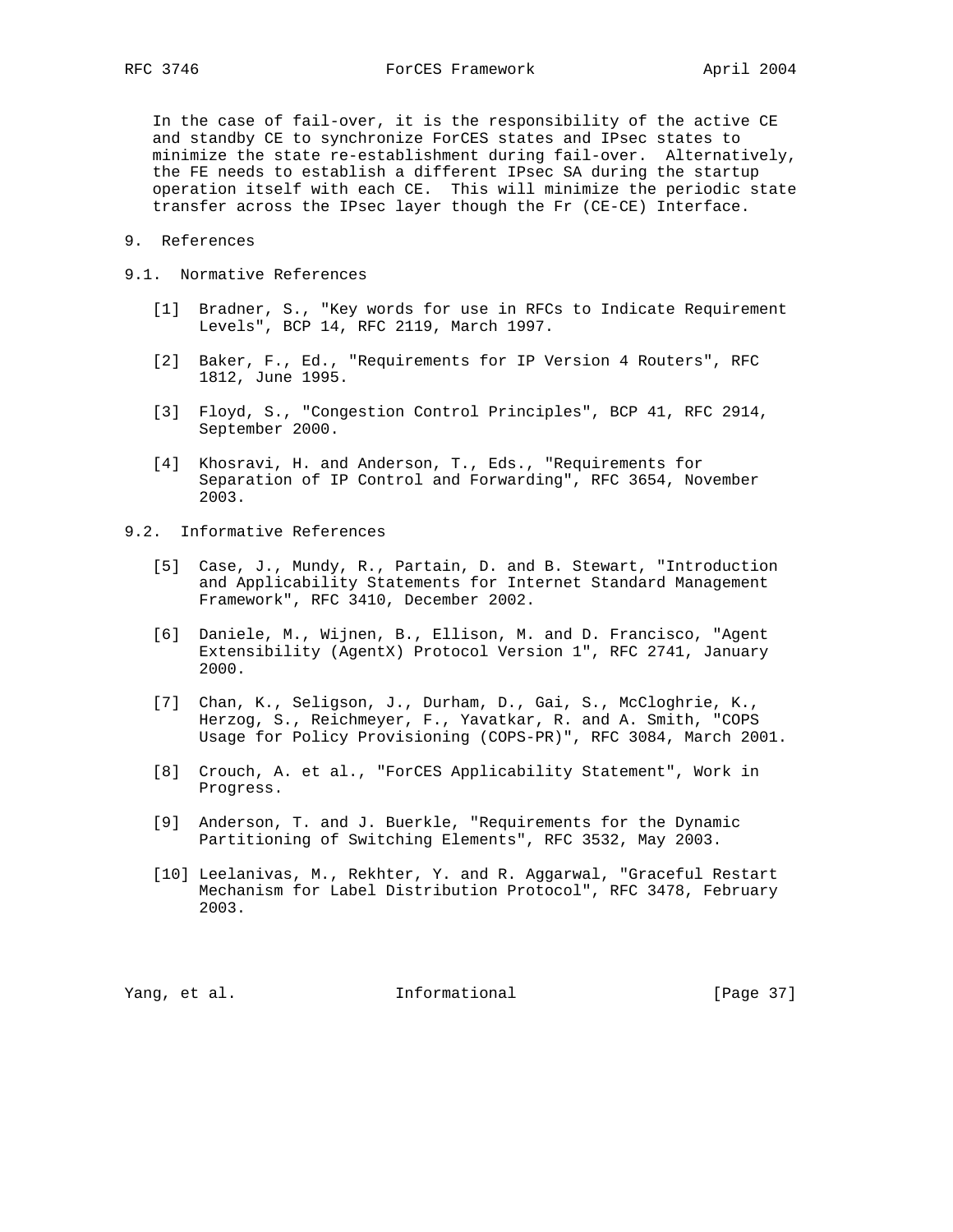- [11] Moy, J., Pillay-Esnault, P. and A. Lindem, "Graceful OSPF Restart", RFC 3623, November 2003.
- [12] Sangli, S. et al., "Graceful Restart Mechanism for BGP", Work in Progress.
- [13] Shand, M. and L. Ginsberg, "Restart Signaling for IS-IS", Work in Progress.
- [14] Dierks, T. and C. Allen, "The TLS Protocol Version 1.0", RFC 2246, January 1999.
- [15] Kent, S. and R. Atkinson, "Security Architecture for the Internet Protocol", RFC 2401, November 1998.
- [16] Harkins, D. and D. Carrel, "The Internet Key Exchange (IKE)", RFC 2409, November 1998.
- [17] Hardjono, T. and Weis, B. "The Multicast Group Security Architecture", RFC 3740, March 2004.
- [18] Bellovin, S., Schiller, J. and C. Kaufman, Eds., "Security Mechanisms for the Internet", RFC 3631, December 2003.

Yang, et al. 10. Informational 1. [Page 38]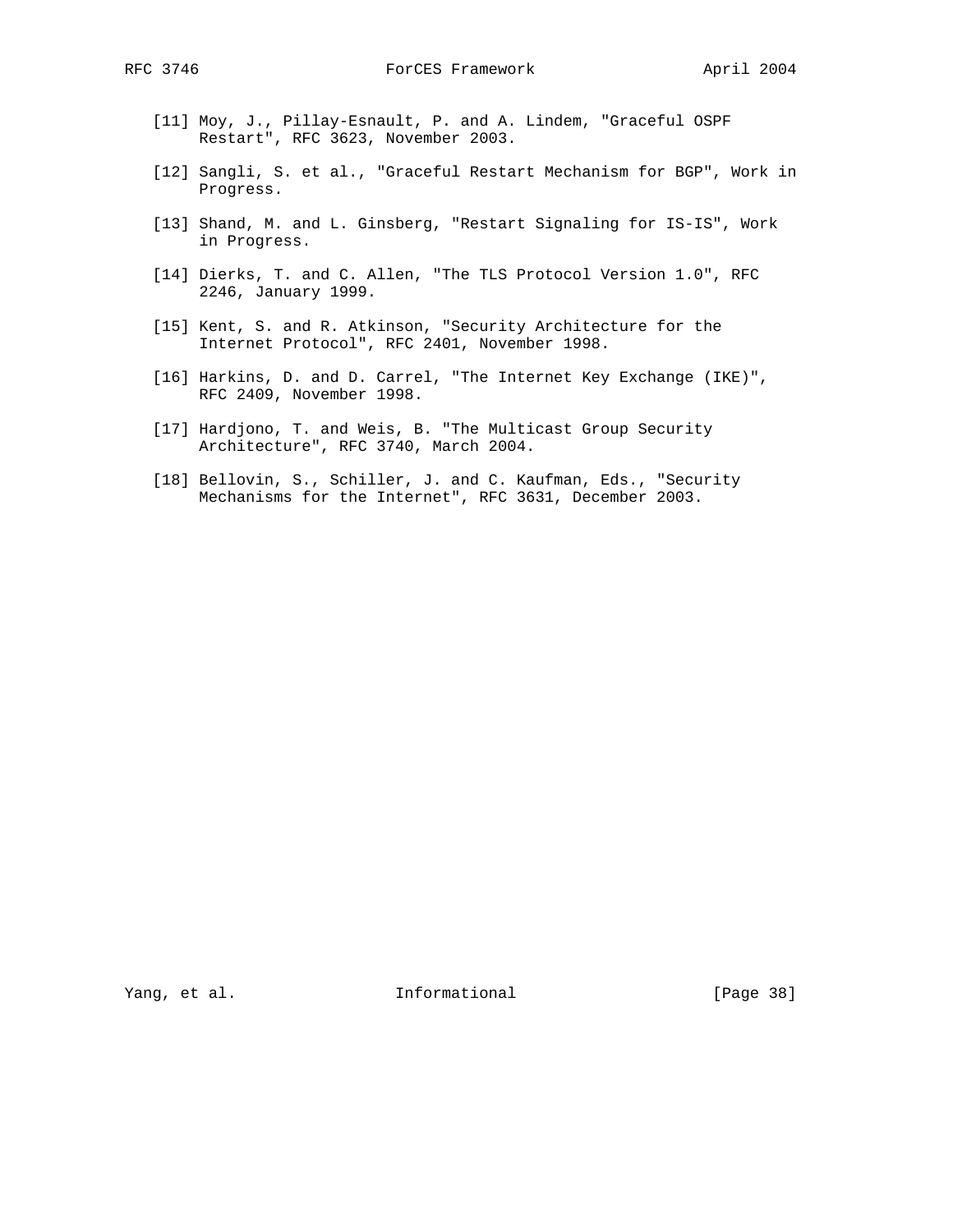10. Authors' Addresses L. Lily Yang Intel Corp., MS JF3-206, 2111 NE 25th Avenue Hillsboro, OR 97124, USA Phone: +1 503 264 8813 EMail: lily.l.yang@intel.com Ram Dantu Department of Computer Science, University of North Texas, Denton, TX 76203, USA Phone: +1 940 565 2822 EMail: rdantu@unt.edu

 Todd A. Anderson Intel Corp. 2111 NE 25th Avenue Hillsboro, OR 97124, USA

 Phone: +1 503 712 1760 EMail: todd.a.anderson@intel.com

 Ram Gopal Nokia Research Center 5, Wayside Road, Burlington, MA 01803, USA

 Phone: +1 781 993 3685 EMail: ram.gopal@nokia.com

Yang, et al. 10. Informational 1. [Page 39]